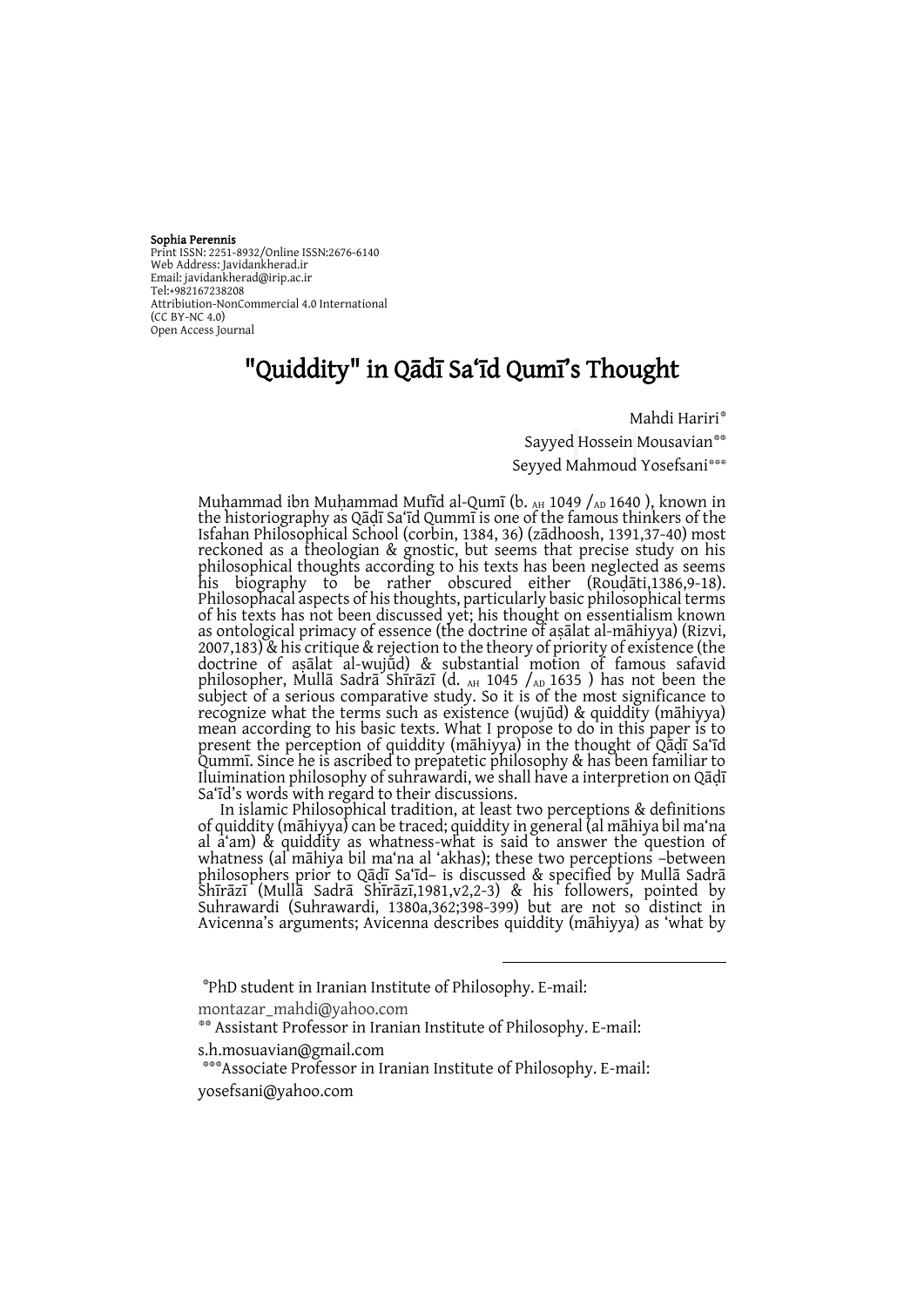which it is what it is' or essence (dhāt) or reality (haqīqah) (Ibn sina,1405,28- 29) also he describes quiddity as whatness-what is said to answer the question of whatness- or definition (ḥad) (Ibn sina,1405,37;52) but ephasizes that if what we suppose it as quiddity (as what is said to answer the question of whatness) is not identical to what by which it is what it is, it would not be quiddity (māhiyya) (Ibn sina,1404,245) so the relation of these two perceptions seems to be as name (definition) & essence that in both states (mind & external being) need to accidence of existence (wujūd) to be existent, whereas in Mullā Sadrā Shīrāzī's supposition, quiddity in general is identical to existence (wujūd) & in second perception,quiddities are supposed mental posited (I'tibārī) notions (Mullā Sadrā Shīrāzī,1981,v2,2-3).

Qāḍī Sa'īd defines quiddity (māhiyya) as'what by which it is what it is'(Qummī,1381,126-127) and as essense (dhāt) and base (aṣl) (Qummī,1381,159) that is what is called specific existence of every beings (alwujūd al-khāṣ) (Qummī,1379,280-281) that is conceived by intuition as the same way that the cause surrounds and intellects his effect (Qummī,1377,v2,137). According to such descriptions, quiddities seems to be all real external beings and such a proposition may accord with quiddity in general (al-māhiya bi l-ma'nal-a'am) in Mullā Sadrā Shīrāzī's words and quiddity (māhiyya) in Suhrawardi's & Avicenna's; but he does not discuss of second perception of quiddity (al māhiya bil-ma'na l-akhaṣ) as a abstractional or mentally posited meanings. Detailed & precise study on Qāḍī Sa'īd writings represents that every existent's quiddity in Qāḍī Sa'īd's thought is identical to what by which it is what it is or quiddity in general (al-māhiya bi l-ma'n al-a'am) & quiddity as whatness-what is said to answer the question of whatness -has not been his target in arguments. According to his words, Quiddity is the all reality & essence of each existent & in another word, quiddity of everything is identical to it's existence that is specific (al-wujūd al-khāṣ); his such perception is close to of Avicenna's & Suhrawardi's.

In explanation two problems on external realization of quiddity, that are the problem of creation & the problem of distinction, he declares that every quiddity is created by simple creation of it's creator not to prosody or accidence of existence as implied in some Avicenna's phrases that provoked Fakhr Rāzī's & Suhrawardī's critiques .It is the quiddity that is created as the unique creation of it's creator & prediction of 'being created' to the other predicates & accidents as existence will be secondary (Qummī,1381,125-126) & it is our mind that attributes the other things to be created (Qummī,1377,v2,244) So the creation of existence (wujūd) or prediction of creation to existence or dependence of creation of every thing (entity) to accidence of existence is meaningless; he emphasizes that compound cration is a weak word (Qummī,1381,125-126). These arguments will expel all things, except quiddities, out of the expance of causality; in such a way he denied any externality or pricipiality of existence (wujūd) & declare his critique to Mullā Sadrā Shīrāzī (Qummī,1381,125-126).

In addition, Qāḍī Sa'īd denies every kind of being\existence for quiddity before creation of it's creator. (Qummī,1379,310-314); quiddity has not any kind of pre-existence or externality before being created by it's creator (Qummī,1379,310-314).

In problem of distinction he names the creation of creator as the just cause of distinction of every existent & refuses any causality of accidents &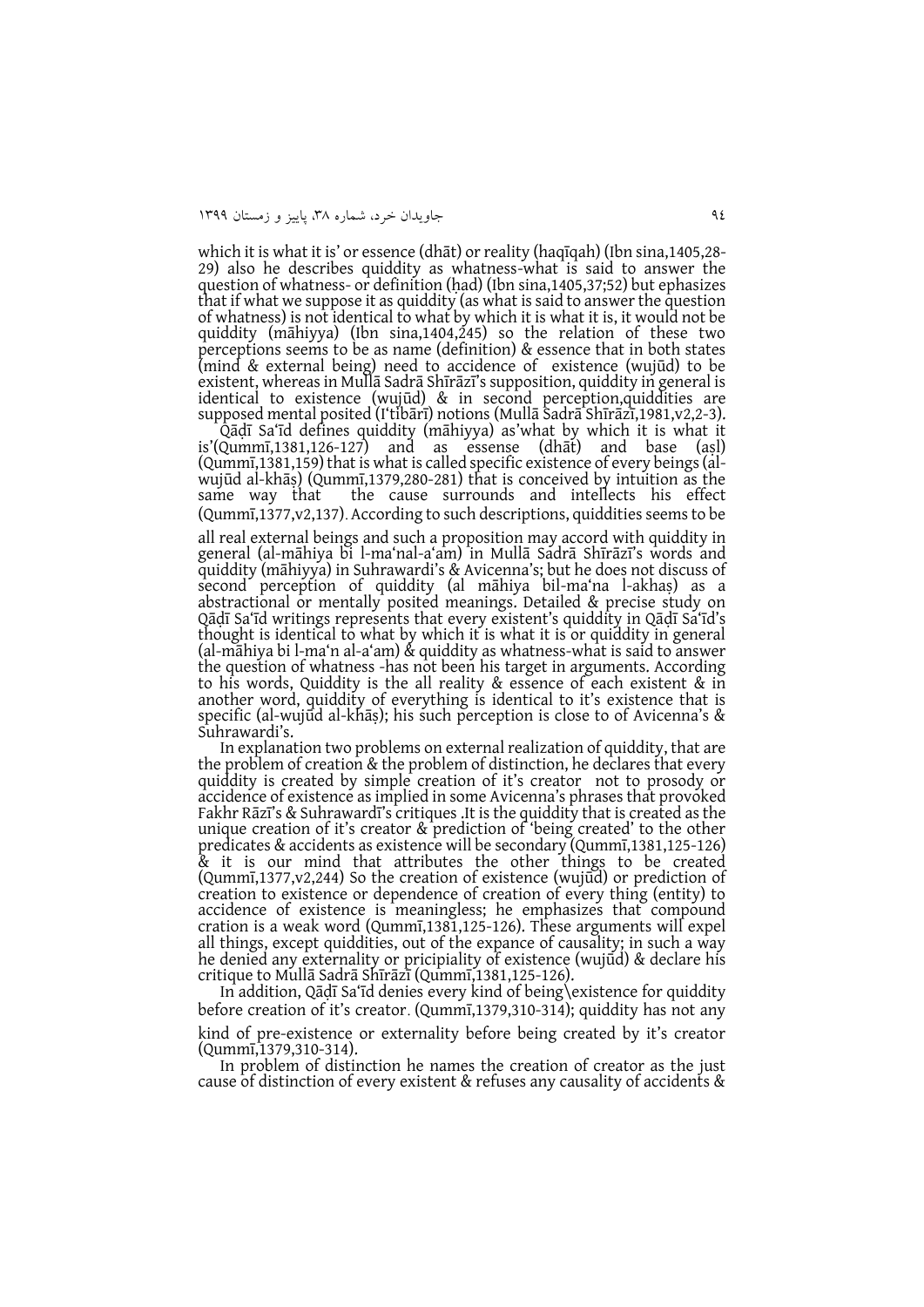»ماهیّت« در انديشة قاضی سعید قمی 49

properties to make existents distinct (Qummī,1381,128-129) so the externality & distinction of quiddities does not need to accident of existence to become existent & also does not need to attributes & properties to become distinct.Thus some ambiguities in Avecinna's words that motivated suhrawardi's critiques, will eliminate in Qāḍī Sa'īd's thought on quiddity.

It would be clear that Qāḍī Sa'īd's position on principiality or primacy of quiddity -in general- (the doctrine of aṣālat al-māhiyya) is not in opposition to the theory of principiality or priority of existence to quiddity-as whatness-(the doctrine of aṣālat al-wujūd) in Mullā Sadrā Shīrāzī's thought; precise study on Qāḍī Sa'īd's works specificly his perception of existence will make his representation on metaphsical ralation of quiddity & existence, more concievable.

Key words: Qāḍī Sa'īd Qumī, Existent, Existence, Quiddity, Creation, Principiality.

#### References

- Ibn Sina. (1404 gh). *Al-Ṣīfā (al-Ilāhiyyat)*. Edited by Ibrahim Maḍkūr & al'Ab Qanawātī. Qum: Mar'ashi pubs.
- Ibn Sina. (1405 gh). *Al-Ṣīfā (al-mantiq)*. Edited by Ibrahim Maḍkūr & al'Ab Qanawāti. Qum: Mar'ashi pubs.
- Corbin, Henry.(1384). *Majmuʾa Maqālāt*. Ed. by muhammad amīn shahjūʾi. tehran: Haqiqat.
- Mullā Sadrā Shīrāzī. (1981). *Al-Hika al-Mūta'aāliya fī l-Asfār al-'āqliyya al-ārba'a*. beirut: Dār 'īḥya.
- Qummī. (1381).*al-ārba'īnīyyāt*. Ed. N. Habībī. Tehran: Mīrās Maktūb.
- Qummī. (1379). *Sharḥ al-ārba'īn*. Tehran: Mīrās Maktūb.
- Qummī. (1377). *Sharḥ Tawḥid al-Ṣadūq*. Tehran: vezarat e farhang va ershad e eslami.
- Zādhoosh, Muhammad Reza. (1391). *Maktab Falsafi Esfahan az Negāh Dānesh Pajoohan*. Tehran: Moaseseye Pazhouheshi Hekmat va Falsafeye Iran.
- Ebrahimy Dinany, GholamHoseyn. (1999). "*Niayesh e Filsūf (Majmoʾe Maghalat)"*. Mashhad: Daneshghah Olūme Ensani Razavi.
- Suhrawardī, Shahab al'Din. (1380a). *Al'Talvihat & …(*Majmoʾe Mosanafat Sheykh Eshragh). Vol. 1. Edited by Henri Corbin. Tehran: Pajouheshghah Olūme Ensani va Motaleʾat Farhangi.
- Suhrawardī, Shahāb al'Dīn (1380b), *Hekmat al-Eshrāgh*( Majmoʾe Mosanafāt Sheykh Eshragh). Vol, 2. Edited by Hanri Korban. Tehran: Pajouheshghah Olūme Ensani va Motaleʾat Farhangi.
- Wisnovsky, Robert, *Avicenna's Metaphysics in Context*, first published in 2003, Cornell University Press, New York.
- Rizvi, Sajjad H (2007). *(Neo)Platonism Revived in the Light of the Imams: Qadi Sa'id Qummi and his Reception of the Theologia Aristotelis*. In Adamson P (Ed) Classical Arabic Philosophy: Sources and Reception, The Warburgh Institute, 176-207.p. 177,208.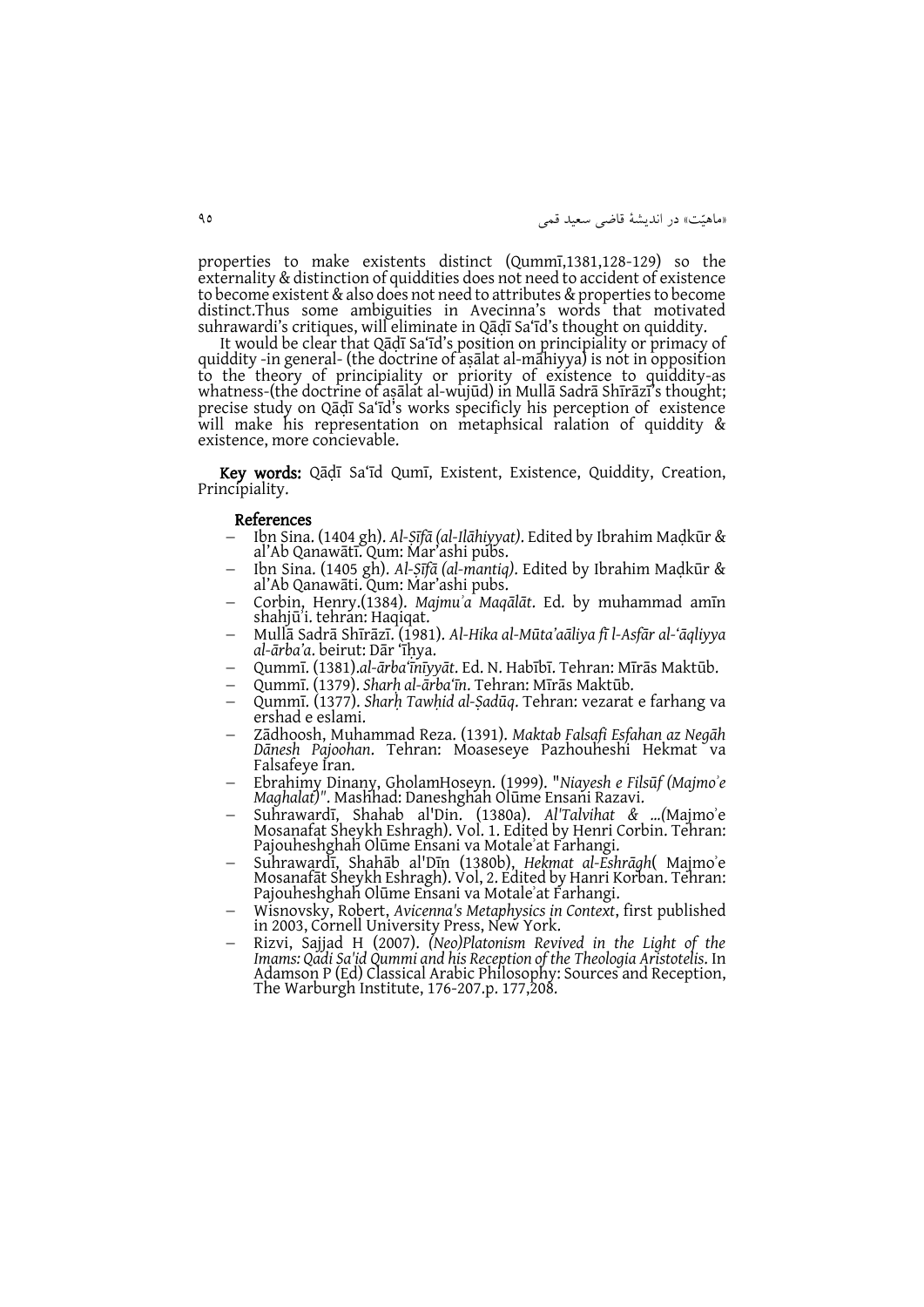**جاويدان خرد، شماره ،83 پايیز و زمستان 9811 صفحات -18 921**

# **»ماهیّت« در انديشة قاضی سعید قمی** مهدی حريری \*

\*\* سیّد حسین موسويان \*\*\* سیّد محمود يوسف ثانی

چکیده

«ماهیّت» از نظر قا ضی سعید، «ما به الشیء هو هو» یا ماهیّت بالمعنی الاعم استتتت و ماهیّت به معنای »ما يقال فی جواب ما هو« مورد نظر وی نبوده اســت؛ ماهیّت، حقیقت، ذات و صـــورت شــــیء و در تعبیر دیگر، «ماهیّت شیء «، »وجود خاص شیء « است ؛ اين رلقّی، به رلقّی ابن سینا و سهروردی از «ماهيّت»، نزديک است. قاضتی ستعید در ربیین دو حکم از احکام ماهیّت در نحوه رحقق ماهیّت در عالم خارج، يعني دو مسـأله جعل و تشــخّص، نفس «ماهیّت» را مجعول به «جعل بسـّیط» از ناحیه جاعل دانســته و هرگونه تقرَّر ماهیّت، پیش از جعل جاعل را نفی می نماید و تشـــخّص ماهیّت را نیز به «جعل جاعل» می داند؛ ب نابراين رحقق ماه یّت ، ن یازم ند عروض وجود بر ماه یّت نصوا هد بود و پیچیدگی هایی که در اقوال ابن ســينا در کیفیّت عروض وجود بر ماهیّت يا ارجاع تشخّص به اعراض ماهیّت، مطرح بوده است و سبب نقد سهروردی بر مشّائیان گشته، برطرف خواهد گرديد. كل**يدواژهها:** قاضي سعيد قمي، ماهيّت، ماهيّت بالمعنىالاعم، جعل، تشخّص.

 $\overline{a}$ 

<sup>\*</sup> )نويسندة مسئول( دانشجوی دکتری حکمت متعالیه مؤسسة پژوهشی حکمت و فلسفة ايران. رايانامه: montazar\_mahdi@yahoo.com

استاديار مؤسسة پزوهشی حکمت و فلسفة ايران. رايانامه: com.gmail@mousavian.sh\*\* \*\*\* دانشیار مؤسسة پزوهشی حکمت و فلسفة ايران. رايانامه: yosefsani@yahoo.com تاريخ ارسال: ١٣٩٨/٥/٣٠ السمت التاريخ پذيرش: ١٣٩٩/١/١٨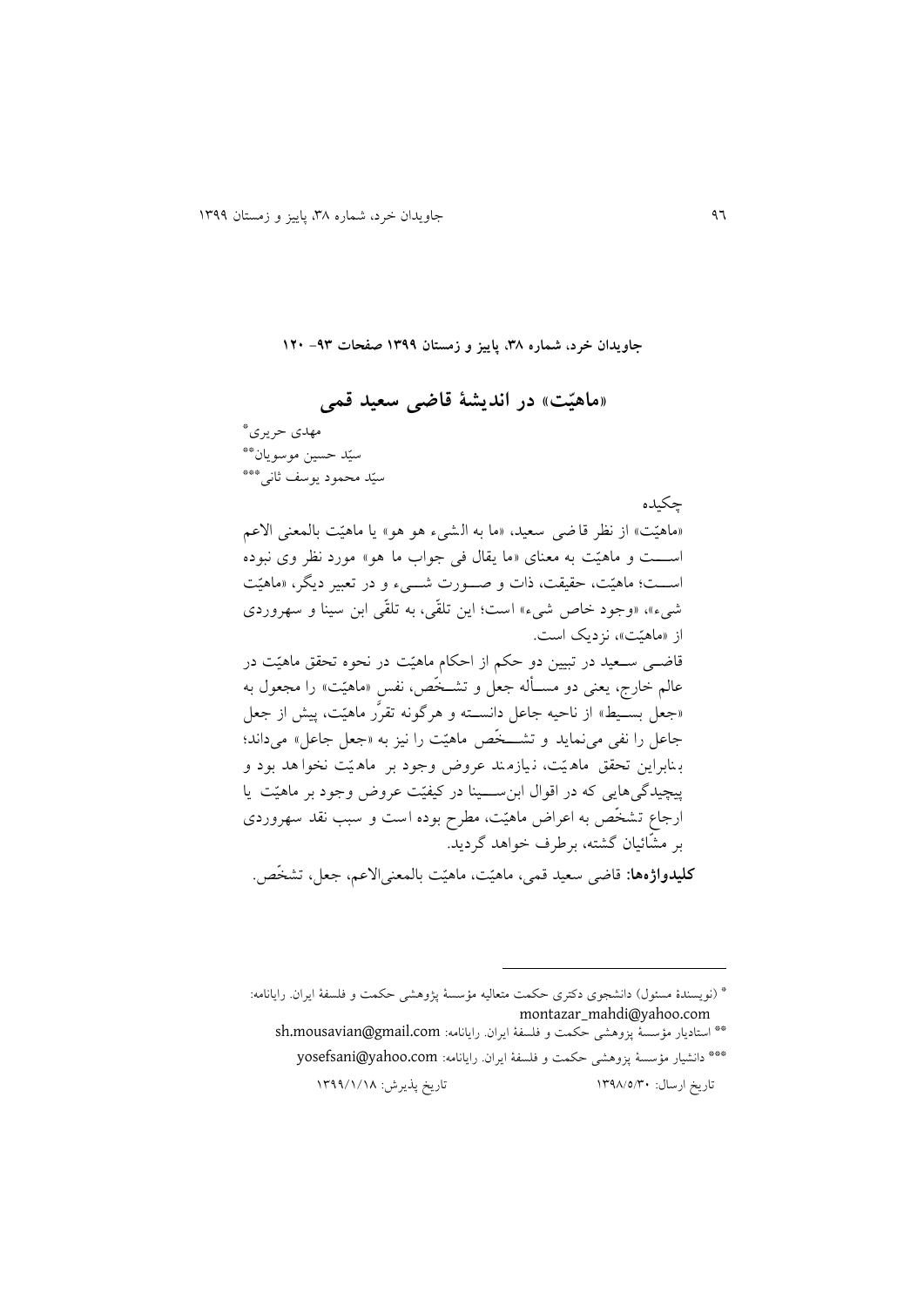#### **مقدمه**

در مکتب فلســفـی اصـــفهان،<sup>۱</sup> در کنار حکمت متعالیه ملاصـــدرا، جریان فکری دیگری مشــاهده میگردد که به «مکتب فرعی اصــفهان»<sup>۲</sup> موســوم گشــته و از برجســتگان آن، ملارجبعلی تبريزی و شاگرد وی، قاضی سعید قمی را میتوان نام برد. ايشان در مسائلی ا سا سی چون ا شتراک معنوی وجود، ا صالت وجود و م سهله ا سماء و صفات واجب تعالی، به تقابل با حکمت متعالیه برخاســتهاند (کربن،۱۳۵۸: ۱۳۵۵؛آشــتیانی، ۱۳۷۸ج۱: 299؛ ابراهیمی دينانی:9832، 93-92( و نظر به ،نکه بررسی ،راء و ادلّه مصتلف و بعضاً متقابل در مسائل فلسفی، سبب تدقیق و تعمیق فهم از مسأله خواهد بود، تحقیق آراء و مواضـع فلسـفی ايشــان در تبيين اصــالت ماهيّت و نفی اصــالت وجود، موجب تعمیق شناخت مسائل اصلی فلسفه ا سلامی و مفردات آن همچون وجود و ماهیّت گردیده و نیز نقشتی موثر در شــناخت بهتر حکمت متعالیه صــدرالمتألهین خواهد داشــت؛ جالب ،نکه قاضتتی ستتعید نیز نظام فلستتفی و بستتتر مباحی خويش را همان حکمت متعالیه می خواند (قاضتی ستعید،۱۳۸۱،۱۳۷:۱۳۵،۱۲۷،۱۳۷۱؛ همو،۱۳۷۹:۱۳۱۰) امّا در آن «ماهیّت» را اصیل و محور مباحث هستی شناسی خويش میداند.

با وجود تجلیلها<sup>۳</sup> از جایگاه علمی و عرفانی قاضی سعید، او را متهم به تشتّت آراء و سـسـتی انظار کردهاند (اَشـتیانی، ۱۳۷۸ج۱: ۲٤۱؛ کدیور، ۱۳۷٤، ۱۳۶٤-۱۳٤؛ يوسـف ثانی،۱۳۸۳: ۲۰۰؛ بکاییان،۱۳۸۹) در حالیکه شرح حال و آثارش چندان مورد تتبّع قرار نگرفته است و شايد توجّه به اشتباهاتی که در شناخت هويّت قاضی سعید قمی و شرح حال و آثار منسـوب به وی رخ داده اسـت و تفکیک هويّت «قاضــي ســعید قمی» از «محمد سعید حکیم»، <sup>1</sup> بتواند به بسیاری از این تعارضات پاسخ گوید.

برر سی أثار -قطعی الانتمساب- وی، چنانکه خواهد آمد، شواهدی از تمایز أراء وی با مشّائیان و نیز رفاوت مبانی نظام فلسفیاش با حکمای صدرايی به دست میدهد که از آن جمله، تلقّی او از ماهیّت است. ارزیابی صحیح آراء قاضی در تقابل با صدرالمتالهین پس از شــناخت دقیقتر تلقّی او از مفردات مســأله، «ماهیّت» و «وجود»، ممکن خواهد بود و پس از اين ارزيابی مقدماتی است که میتوان به تقرير صــحيح موضـــع وی در »اصالت ماهیّت« دست يافت.

در این پژوهش، پس از بررسی اجمالی ماهیّت نزد حکمای پیشین همچون ابن سینا، سهروردی و مال صدرا ، به برر سی رعر يف و اطالقات ماهیّت، نحوه شناخت ماهیات و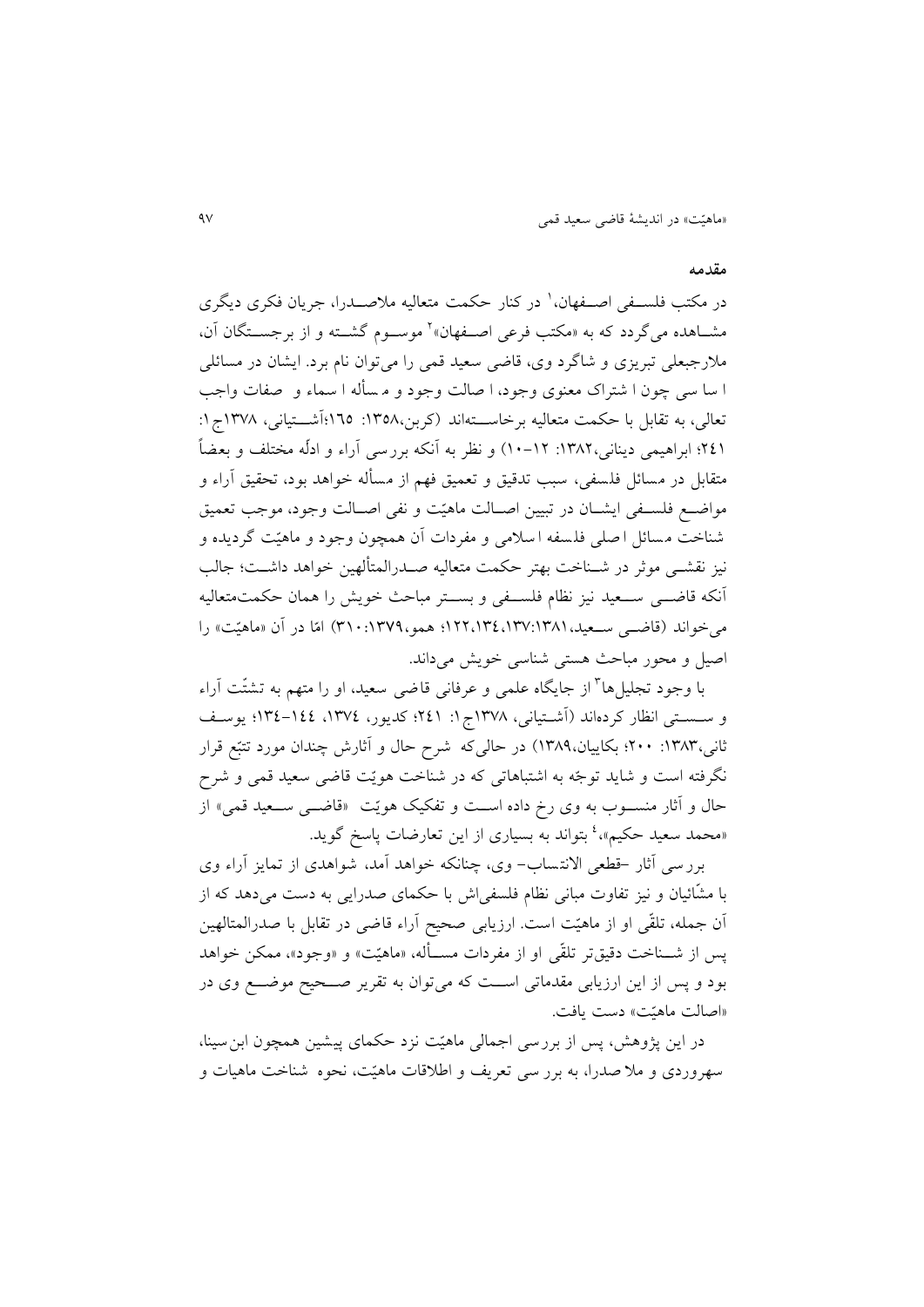در پایان برای شــــناخت نحوه تحقق ماهیات در خارج، به دو مســــأله اصــــلی-جعل و تشخّص – خواهیم پرداخت.<sup>0</sup>

#### **پیشینه پژوهش**

پژوهشهایی که تاکنون در آثار و اندیشههای قاضی سعید انجام شده،<sup>7</sup> ناظر بر مباحث أ سماء و صفات حق و ارزيابی الهيات تنزيهی وی و تطبيق أن با آراء ديگر انديشمندان همچون فلوطین و ابن میمون بوده اســـت. همچنین دیگر ارزیابی های ارائه شـــده از موا ضع فلسفی قا ضی سعید در قالب مقدّمه بر تصحیح آثار وی، پایان نامهها و مقالات، هیچیک به صـورت مجزّا به شــناخت تلقّی او از ماهیّت نپرداخته اســت. تنها پژوهش مرتبط با اين مقاله، پاياننامه کارشناسی ارشد با عنوان «موضع قاضی سعید قمی درباره مبانی فلسفی ملاصدرا» نگارش بی بی زهرا بکاییان است که به مسأله وجود و ماهیّت و مواضـــع قاضــــی ســـعید در برابر اصـــالت وجود صـــدرايی پرداخته، امّا متمرکز بر آراء ملا صدرا ا ست و آراء قا ضی سعید را ضعیف و وی را قائل به ا صالت ماهیّت دانسته ا ست. اين پژوه شگر، مو ضع قا ضی را فاقد دلیل معتبر، و آراء وی را مبتنی بر مباحث الفاظ و همچنین ناشی از انگیزههای دینی و وی را دچار اضطراب در آراء دانسته است (بکاييان، ١٣٨٩) حال آنکه –علاوه بر عدم توجّه به ضـــعف اســـتناد آثاری چون کليد بهشت به قاضی سعید - روجّه به رفاوت رلقّی از ماهیّت نزد مالصدرا و قاضی سعید ، در ین پژوهش مشاهده نمی شود.<sup>۷</sup> أنچه در قالب مقدمه بر أثار وی و مقالات علم*ی* دربارهٔ وی به رشته تحرير درآمده نيز به تحقيق دربارهٔ تلقّی وی از ماهيّت نپرداخته است. و لذا به نظر می رسد تحقیق تفصیلی در مبانی اندیشه فلسفی قاضی سعید به ویژه تلقّی وی از »ماهیّت«، راکنون انجام نپذيرفته است.

## **ماهیّت نزد حکمای پیش از قاضی**

نظری بر اقوال ابنِسینا – به سبب أنکه قاضی سعید را پیرو حکمت مشّاء دانستهاند –، سهروردی – که ماهیّت را ا صیو و وجود را اعتباری دان سته ا ست - و مال صدرا - که موضف وی در اصالت وجود و اعتباريت ماهیّت، مورد مصالفت قاضی سعید قرار گرفته است- زمینه فهم و تحلیل بهتر سخن قاضی سعید را فراهم خواهد نمود.

»ماهیّت« در دو معنا يا اطالق در نزد فیلستتوفان بهکار رفته استتت: يکی »ما يقال فی جواب ما هو» و ديگرى «ما به الشــيء هو هو» و تفکيک اين دو اطلاق ماهيّت و احکام آن مورد تصــــريح حکما بوده (ملاصــــدرا،١٤٢٣، ج٢ :٣-٢) و به ويژه در رفع تعارض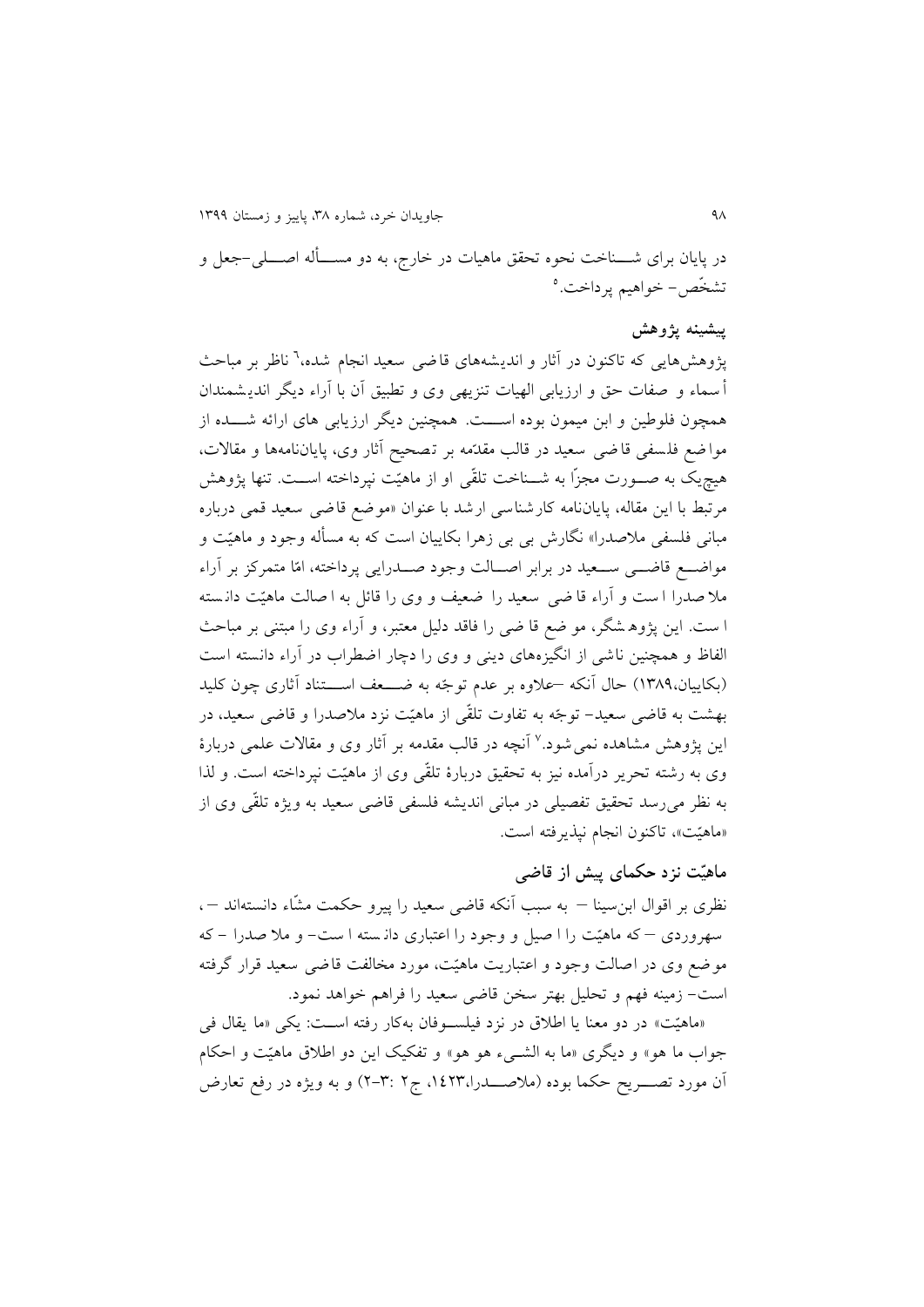ظاهری دو قاعده «واجب الوجود لا ماهیّهٔ له» و «واجب الوجود ماهیّته إنّیته»مورد توجه و ֦֧֦֧֦֧֦֧֦֧֦֧֦֧֝֝ ֦֧֦֧֦֧֦֧֦֧֦֧֦֧֦֧֦֧֦֧֦֧֦֧֦֧֦֧<br>֧֧֧֧֪֪֪֝֓֝֓֝֝֝֝ ؙ استفاده قرار گرفته است (سهروردی، ۱۳۸۰ج۱: ۳۹۸-۳۹۸)؛ حال آنکه ماهیّت، خود يک معقول اولی يا مفهوم ماهوی نی ست لذا رعريفی که از ماهیّت ارائه میگردد، رعريفی لفظی اســـت، چرا که مفهوم «ماهیّت»، خود از ماهیّات خارجی که حکما آن را در مقوالت ع شر ح صر نمودهاند نمیبا شد و لذا ا شکال دوری بودن برای رعريف ماهیّت، فاقد جايگاه است (ملاصدرا،١٤٢٣ع/ج٢ :٦-٥).

ابن سینا در بیان ماهیّت شیء در مدخل منطق *الشفاء* ماهیّت را به معنای اعم تبیین نموده ا ست: «هر شیء ماهیّتی دارد که بدان، همان چیزی ا ست که هست و آن ماهیّت همان حقیقت بلکه ذات آن شیء ا ست» (ابن سینا، ۲۹: ۱٤٠١–۲۸) و در باب برهان نیز در تبیین قول ارسطو در دلالت حد بر ماهیّت، ماهیّت را حقیقت شیء و «ما به الشیء به هو ما هو » می خواند (همان:٥٢) و حتی متذکر می گردد که اگر آنچه که ما آن را ماهیّت شتیء میپنداريم، »ما به الشتیء هو هو« نباشتد، اصتال ماهیّت نصواهد بود )همو9939،  $.$ (720:

امّا اگر در يک شیء، ماهیّت ،ن يا همان »ما به الشیء هو هو« برای ما مجهول باشد، پرسش از حقیقت شیء با عبارت «ما هو هذا الشیء» خواهد بود و آنچه در پاسخ به این ســـؤال می]يد و شــــيخ از أن تعبير به «ما يقال فی جواب ما هو» می کند، قول دالّ بر ماهیّت شتیء و به تعبیر دقیق تر «حدّ» آن است (همو،١٤٠٥، 92). تعریف ابن سـینا از ماهیّت به «ما يقال فی جواب ما هو » در منطق *الشــفاء* (همان :٣٧) که بیانگر مجموعه ذاتیّات شتیء است (همان) و ماهیّت به معنای اخص نامیده می شـود، دلالت بر همان حقیقت شتتتیء يا ماهیّت بالمعنی االعم دارد ؛ پس ماهیّت هر موجود، همان حقیقت و ذات آن است.

از آنجا که گزارش ملاصـــدرا از ابن ســـينا که در آن ابن ســينا قائل به دو معنا يا دو طلاق از برای ماهیّت باشــد، محل تأمل میباشــد^ و پژوهشـگران با اســتناد به مواضــع مختلف آثار ابن ســبنا، اين دو معنای ماهنّت را دارای نســبت دال و مدلول به يکديگر دانستهاند – از جمله شواهد اين مدعا آن است که او به سبب اتّحادی که ميان اسم و مسمّی برقرار است، عالوه بر »ما به الشیء هو هو«، گاهی از »حد« و »ما يقال فی جواب ماهو» نیز با عنوان «ماهیّت» یاد می کند<sup>۹</sup> – به نظر می٫ســـد تفکیک این دو اطلاق به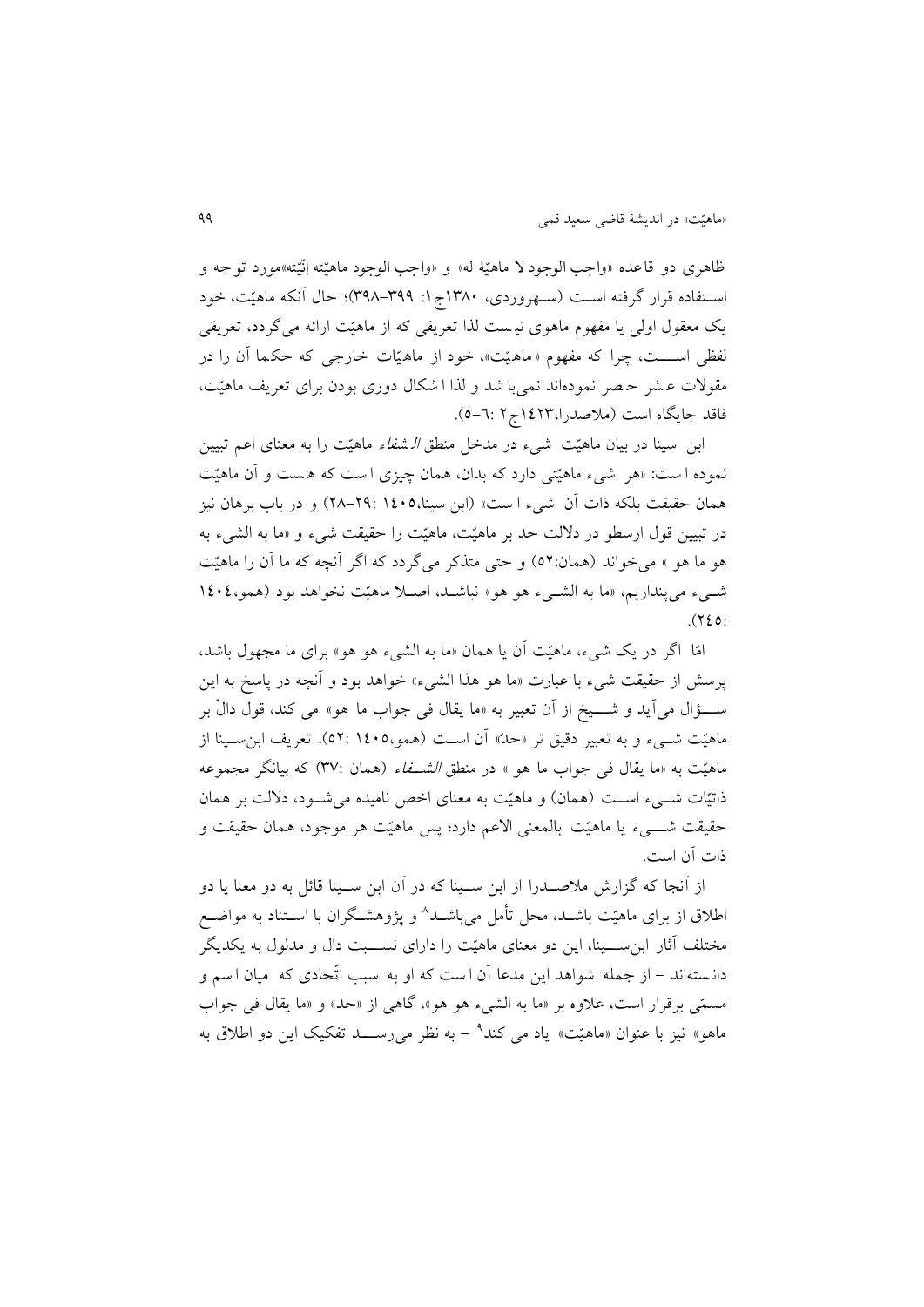آن گونه که يکي به معنای اعم و ديگری به معنايی اخص باشــــد، مطمح نظر وی نبوده ست.``

اين دو معنا يا اطلاق ماهيّت در آثار سهروردی با وضوح بيشتری مشاهده می شود؛ وی به تأثیر تمایز این دو اطلاق در دو مســــأله تمایز وجود و ماهیّت و ماهیّت واجب تعالی توجه دا شته و میگويد: «ماهيت را به «ما به الشیء هو هو» ( يعنی أنچه حقيقت شیء بدان است) شناختهاند که مترادف واژه «حقیقت» بهکار میرود، و گاه، در معنای خاص، به آنچه ورای وجود است، در اشیایی که وجود عارض آن می گردد، اختصاص میيابد و به اين اعتبار گفته میشتود که »مبدأ اول ماهیت ندارد« و امّا به اعتبار اول، دارای ماهیت است» (ستهروردی، ۱۳۸۰ ج۱ :۳٦۲) و درباره ماهیّت حق تعالی گوید: »واجبالوجود ماهیت ندارد – يعنی امری که وجود زائد بر ،ن باشتتد – بلکه ماهیّت او همان وجود استتت – يعنی ،نچه او هويّت خود را از او دارد وجود استتت – و مفهوم ماهیّتی که از او ســـلب می گردد غیر مفهومی اســـت که از برای او اثبات می گردد» (همان:٣٩٩-٣٩٨). پس اجمالاً ماهیت بالمعنی الاخص از واجب ســـلب و ماهيّت بالمعنی الاعم برای او ثابت می شود (همان:۳۹۹–۳۹۸). سهروردی ماهیّت را همان ذات و حقیقت شیء، به قید تحقّق در خارج، میداند (همان:۳٦٢)؛ البته وی در *المطارحات* از شرط وجود خارجی برای اطالق ذات و حقیقت به ماهیّات اشیاء نیز صرفنظر نموده و ذات و حقیقت خواندن ماهیّت ذهنی را نیز پذیرفته است (همان:١٧٦) و در بحث از ماهیّات مرکّب و بـسیط، مقسم را «حقیقت» قرار داده ا ست (همو، ۱۳۸۰ج۲ :۱۵) حال آنکه وی ذات، حقیقت و ماهیّت به معنای اوّل را، یعنی ذات بما هو ذات یا حقیقت که اشاره به ذات و حقیقت عینی خاص نداشته باشد، اعتبارات ذهنی خوانده و رصريح می نمايد که اين مفاهیم از معقوالت ثانیهاند)همو، 9833 ج9 899:(. به نظر میرسد وی در عمده مباحی خويش، ماهیت بالمعنی االعم را مورد بحی قرار می دهد، که مترادف با «حقیقت» شتیء به کار می رود و عبارت است از حقیقت عینی اشتیاء که به کشتف و شهود معلوم می گردد و به اضافه اشراقیّه، مجعول می گردد، پس عینی و حقیقی بودن آن امری مسلّم بوده و قول به اعتباريّت وجود، لازمهٔ أن خواهد بود.

در انديشته میرداماد نیز ماهیّت ممکنات، همان حقیقت عینی آنهاســت و وی وجود شیء را وقوع نفس شیء در ظرف تحقّق خويش می خواند، نه لحوق يا انضمام امری به شیء، وأنان را که وجود ماهیّت را ورای مفهوم موجودیّت مصدری و از او صاف عینی میشتتمارند، شتتايستتته خطاب نمی داند )میرداماد9899، 89:(؛ امّا دربارة واجب رعالی،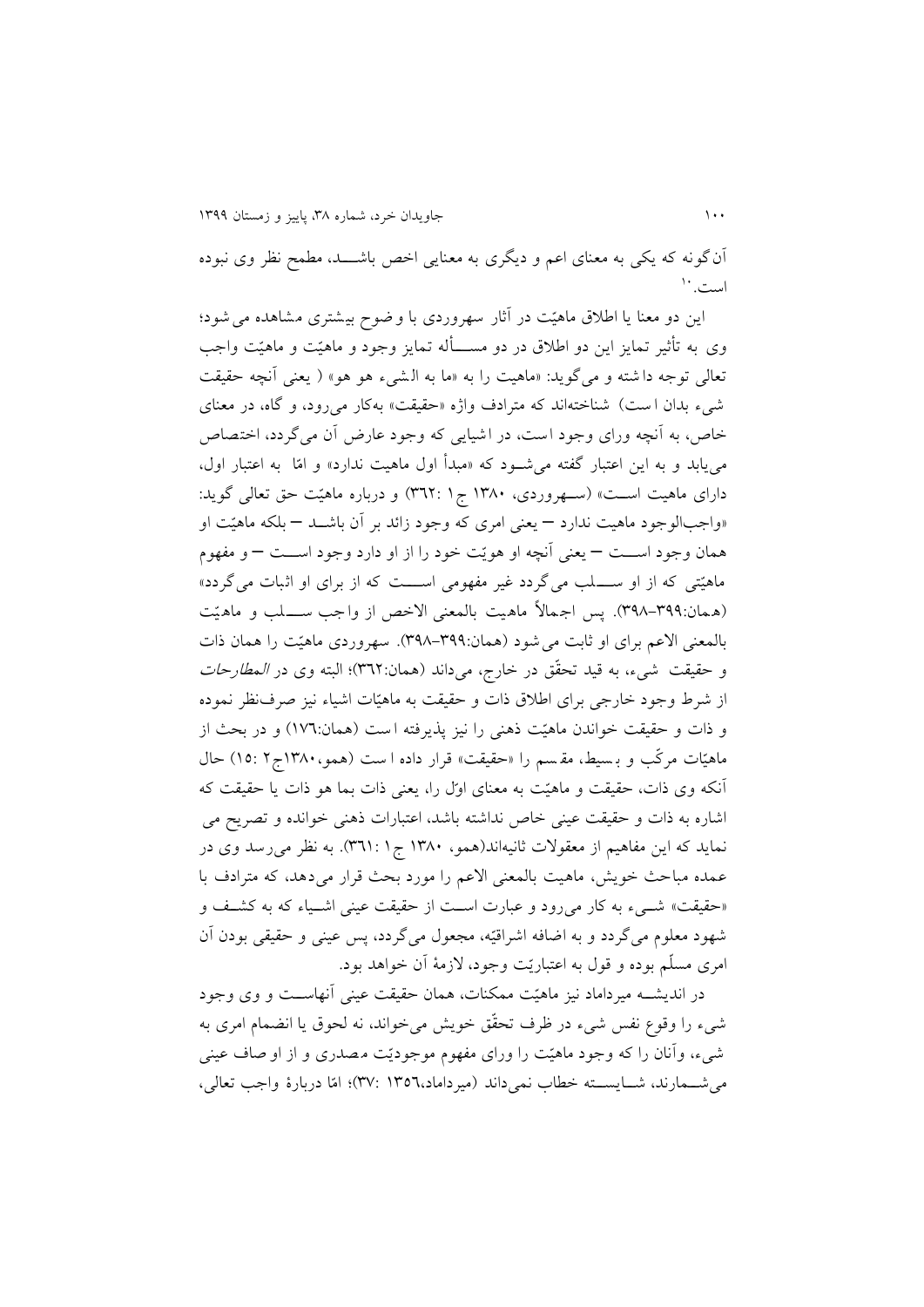تصــريح میکند که وجودش، بعینه همان ذاتش اسـت و إنّیّت او، همان ماهیّت اوســت (همو،١٣٧٦-٣٣٥-٢٣٥). بدين معنا در انديشهٔ میرداماد نیز ماهیّت، حقیقت و ذات شیء يا »ما به الشیء هو هو« میباشد.

امّا «ماهیّت» در آثار ملاصـــدرا، به تبع بحث از «وجود» و مســألهٔ «اصــالت وجود»، تبیینهای مختلفی يافته است چنانکه أن را حدّ وجود يا خیال وجود دانسـته اسـت که هريک تقريری متفاوت از مسألهٔ اصالت وجود واعتباريّت ماهيّت به دست میدهد''– و البته در اين پژوهش محل بحث نيســت- امّا ملاصـــدرا نيز به روشـــنی اين دو اطلاق ماهیّت را بیان نموده و می گوید تمامی اموری که ما با آنها سر و کار داریم ماهیّتی دارند و انیتی؛ ماهیّت عبارت است از آنچه در پاسخ به سؤال «ماهو» می آید و فقط یک مفهوم کلی است و بنابراين نمی تواند بر اموری که علم به آنها منحصـــر در مشـــاهده و علم حـضوری ا ست، اطلاق گردد؛ همچنین تفسیر دیگری نیز برای ماهیّت وجود دارد و آن »ما به الشیء هو هو« است، اين معنا از ماهیّت هم بر امور قابو ادراک به علم حصولی و هم بر اموری که تنها ًقا بل شـــهود ند اطلاق شــــده و بر ه مه عموم یّت دارد )مالصدرا9928،ج2 8:(.

وی میگويد: »ماهیّات و حقايق دوگونهاند: ماهیّتی که عین إنّیّت استتت و بدين معنا نه کلی اســت و نه جزئی، جزئی به این معنی که به تشــخَصــی زائد بر ذات متشــخَص با شد، بلکه عین تـشخّص ا ست و وجود و تـشخّص يک چیز ا ست... و ماهیّتی که غیر إنّیّت استتت که در اين معنا شتترکت و کلّ یت را می پذيرد. بدين معنا لوازم قستتم اوّل، چیزی جز لوازم خارجیت و شخصیّت نیست برخلاف قسم دوم که چیزی نیست جز امور اعتباری کلی که وجودی در خارج ندارد» (همان) و در تبیینی دیگر، ماهیّات را حکايات عقلی اشـياء خارجی و شـبح ذهنی أنها میخواند، تصـوير ذهنی که از حقايق خارجی در مدارک عقلی و حسّی ظهور مییابد و معنا و مفهوم وجودات عینی ا ست و از دايرهٔ علّيّت و معلوليّت و تأثير و تأثّر خارج بوده و متعلّق جعل جاعل و افاضــــه پرورد گار نمی باشــــد بلکه محقّق به حقیقت وجود و ظاهر به نور وجود اســــت )همان288-289:؛ مصباح، 9939 22:(. لذا بر مبنای قول مالصدرا بر اصالت وجود بايد گقت، «ما به الشَّيء هو هو» همان وجود شيء و «مايقال في جواب ماهو» مفهوم کلي آن است که توسط ذهن انسان از حد و نقص وجود شیء انتزاع می شود و بدین ترتیب در مکتب اصالت وجود مالصدرا، اين دو اطالق ماهیّت، رمايزی بسیار جدی پیدا میکنند.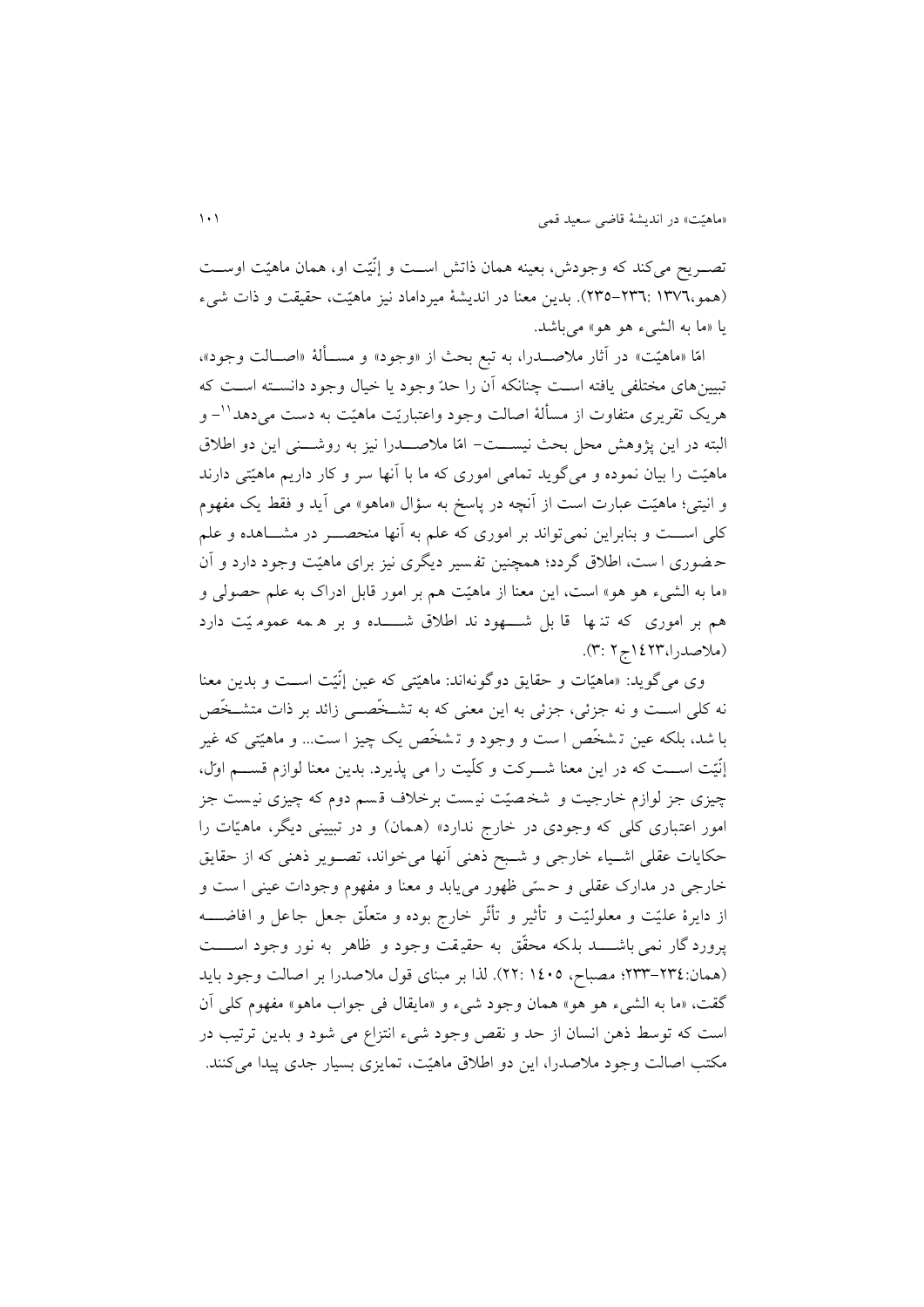در نظر ابن سینا ، ماهیّت همان »مابه الشیء هو هو« يا ذات و حقیقت شیء است که چنانچه مجهول باشـد، از آن به «ما هو» پرسـش میشـود و پاسـخ «ما يقال فی جواب ماهو»، مفهومی ا ست که دلالت بر «ما به ال شیء هو هو » دارد و اين دو اطلاق، ن سبت دالّ و مدلول با يکديگر دارند امّا در نظام فلســـفی صــــدرايی، مصــــاديقی کاملاً متمايز میيابند؛ در انديشه سهروردی و میرداماد نیز ماهیّت بالمعنی االعم مورد بحی است ک ه همان حقیقت ا شیاء ا ست و به جعل بـسیط جاعل، در خارج متحقّق میگردد و لذا این دو حکیم با پیشفرض اصـــالت ماهیّت-بالمعنی الاعم-، وجود را اعتبار عقلی و فاقد مصـداق عینی-زائد بر ماهیّت و انیّت آن- دانســتهاند و پیشفرض پنهان اســتدلالهای ايشـــان بر اعتباريّت وجود، تحقّق ماهيّت در عالم عين اســـت حال آنکه ملاصـــدرا، با انديشـــهٔ اصـــالت وجود، بر تفکیک دو اطلاق ماهیّت تأکید نموده و با تمرکز بر ماهیّت بالمعنی الاخص، به استدلال بر اعتباریت ماهیّت و اثبات اصالت وجود، همت می گمارد. بدين ترتيب به نظر می رسـد، تفاوت در تلقّی از ماهيّت، محل نزاع در مسـأله «اصـالت وجود» يا «اصـالت ماهيّت» را به تقابل دو نظام فلسـفی متمايز با مبنای متفاوت، تغيير موضع می دهد.

ماهیّت در نزد شیخ رجبعلی تبریزی نیز در ضمن مباحث وی در بیان قاعده «الماهیّهٔ من حیث هی لیســت الا هی» و نفی رأی ملاصـــدرا بر «اصـــالت وجود» مورد بحث قرار گرفته است و به استناد این امر، مراد وی از ماهیّت را معنای خاص آن دانستهاند (امینی، ٥٣: ١٣٩٨). با لحاظ اين پي شينهٔ تاريخي، حال لازم ا ست براي شناخت مو ضع قا ضي سعید، به بررسی اقوال وی در باب ماهیّت بپردازيم.

#### **شناخت ماهیّت**

موا ضع بحث قا ضی سعید از «ماهیّت» بـسیار محدود<sup>۱۲</sup> و عمده بحث وی از ماهیّت در دو رســاله چهارم و پنجم از کتاب *الاربعینیات* آمده اســت. برای نزدیک شـــدن به تلقّی قا ضی سعید از ماهیّت، ابتدا به سصنان وی در رعريف ماهیّت، شناخت حد و ماهیّت ا شیاء و سخن ویژه وی در «وجود خاص» خواندن ماهیّت شیء بر مبنای اقوال وی در اين دو رساله و نيز اشارات موجود در ساير آثار، میپردازيم.

### **تعریف و اطالقات ماهیّت**

قا ضی ً سعید در *الاربعینیات،* در دو مو ضع به تعریف ماهیّت پرداخته، یکی در ر ساله چهارم االربعینیات – مرقاۀ األسرار و معراج األنوار- در رعريف ماهیّت گويد: »الماهیة هی ما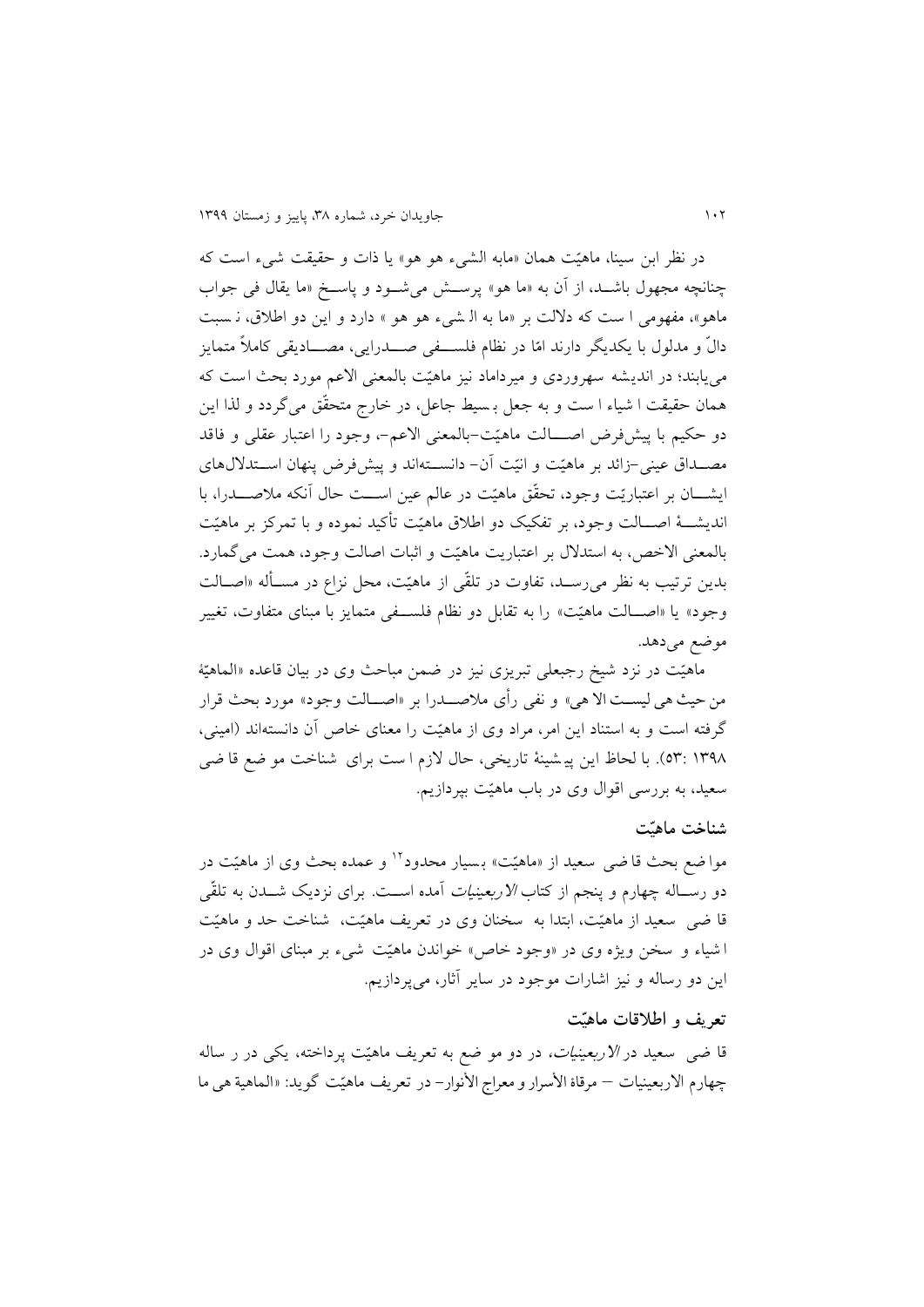به الشــیء هو هو» (همان:۱۲۷–۱۲۲) و در عبارت دیگری در رســاله پنجم همین کتاب-النفحات الالهية و الخواطر الالهامية- گويد: «الماهيّة هي الذات و الاصـــل» (هـمان: ١٥٩)؛ بدين تعريف، ماهيّت، همان اسـت که هويّت و ذات شـــيء به آن اســت؛ اين تعريف، مطابق با تعريف شيخ الرئيس و سهروردی از ماهيّت و تعريف ماهيّت بالمعنى الاعم در بیان ملاصــدرا اســت و در عبارت دوم، ماهیّت همان ذات شــیء دانســته شــده که این رعريف نیز با رعريف ابن سینا و سهروردی از ماهیّت سازگار است.

در مقابل، ماهیّت در معنایی که غیر انّیت و حقیقت عینی شیء باشد یا به تعبیر دیگر، امری اعتباری و انتزاعی باشد، مورد تصریح وی قرار نگرفته است، ۱<sup>۳</sup> و عموماً مورد بحث وی نیست؛ البته وی، همچون رجبعلی ربريزی، به اعتبار ماهیّت من حیی هی هی-بدون لحاظ رحقّق عینی- روجه داشته و احکام ماهیّت من حیی هی هی را متذکّر میگردد و میگويد: ماهیّت در مرربه ذات، هیچ نیست جز خودش، نه واجب و نه ممکن، نه کلی و نه جزئی، چراکه اگر هريک از اين احکام را در مرتبه ذات، واجد بود، به مقابل آن متصف نمی گشت (همان:١٢٦–١٢٧). قاضی سعید در باب علم به نفس نیز به قاعده حکما در إنّ الماهیة من حیث هی لیست إلا هی اشاره میکند (همو،١٣٧٩ : ٢٩١) و روشن است که وی ّ همچنان که ماهیّت را به حقیقت شیء تفسیر می کند، به اعتبار «ماهیّت من حیث هی هی» نیز توجه داشته و قاعده «الماهیة من حیث هی لیست إلا هی» را تایید میکند؛ وی نیز ֦֡֡֓֓֓֓֓֓֓֓֓֓֓֓֓֓֓֓֓֓֓֓֓֓֓֓֓֓֓֓֓֓֡֟֓֡֟֓֡֟ معتقد است ماهیّت از حیث ذات و تحلیل عقلی در لحاظ ماهیّت از آن جهت که خودش، خودش است، هیچ چیز جز ذات و ذاتیات نیست –و از آن جمله «وجود» نیز در مرتبه ذاتِ ماهیّت، ماخوذ نیست، حال آنکه در مرتبه تحقق-چنانکه خواهد اَمد، همه امور برای ماهیّت است (همو، ۱۳۸۱: ۱۲۷– ۱۵۹، ۱۵۹).

روجه به احکام ماهیّت الب شرط يا ماهیّت من حیی هی هی و رمايز بین »ماهیّت« و «وجود» در اندیشـــه ابن ســـینا به مســـأله «عروض وجود بر ماهیّت» منتهی شـــده<sup>۱۶</sup> امّا عبارات ابن سینا در ربیین ن سبت وجود و ماهیّت، به گونهای ا ست که عالوه بر زيادت مفهومی، نحوهای زيادت خارجی را نيز افاده می نمايد<sup>10</sup> و بدان جهت مورد نقد فخر رازی (رازی،۱۳۸۳ج۱ :۵۳) و سهروردی (سهروردی،۱۳۸۰ج۱: ۱۳،۳٤٣،۳۲۲) قرار گرفته است، امّا مسهله عروض وجود بر ماهیّت در نظام فلسفی قاضی سعید، شايد به سبب أشنايی وی با أراء سهروردی، نقشی محوری نمی پابد و چنانکه خواهیم گفت وی علاوه بر تأکید بر اعتباريت وجود، بر جعل بـسیط ماهیات تاکید می نماید؛ در اين تقرير،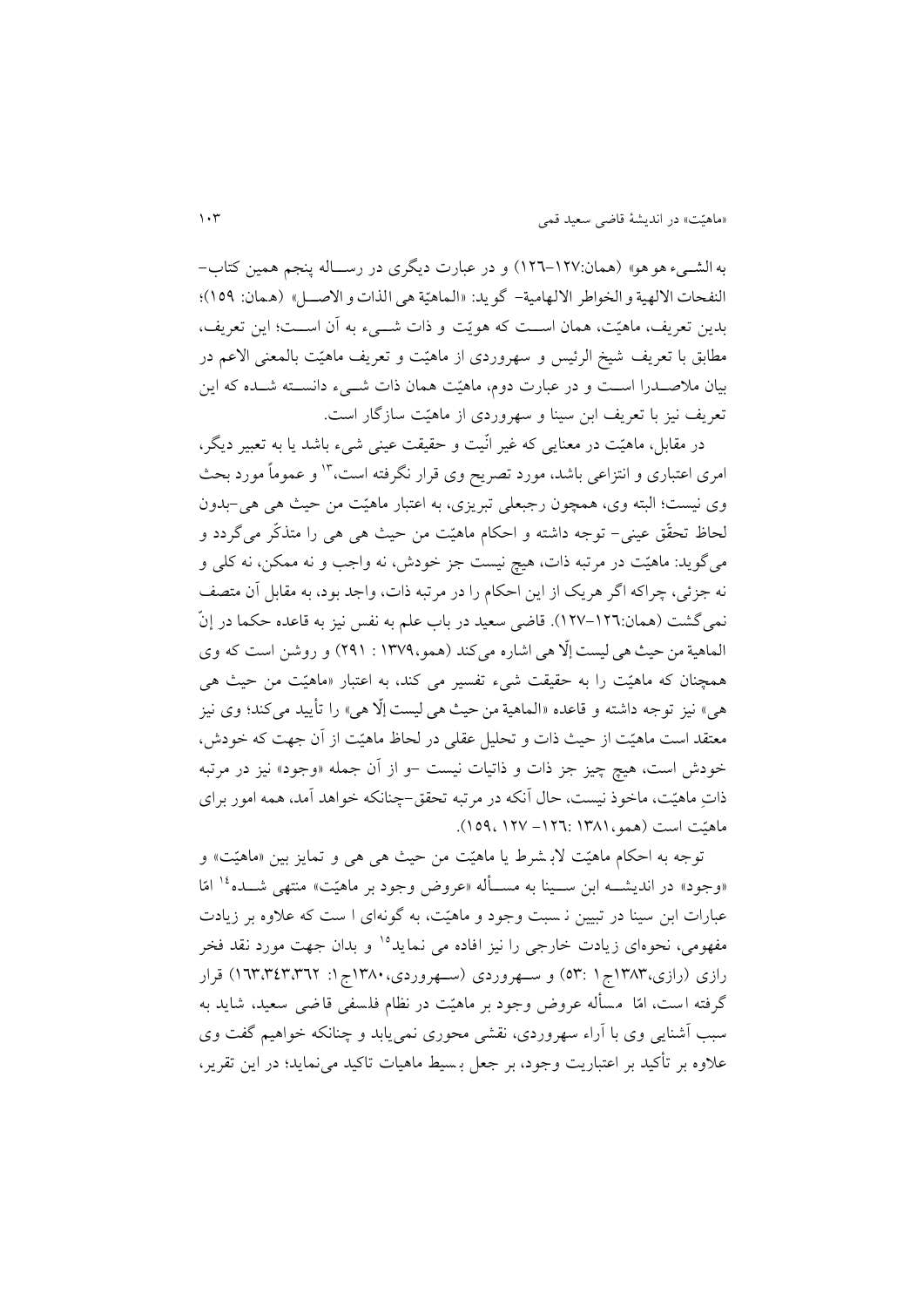تحقق ماهیّت، برخلاف اندیشــه شــیخ|لرئیس، به «وجود» و «عروض وجود بر ماهیّت» نیست، بلکه صرفاً به «جعل جاعل» است.

تبیین قاضی سعید از عروض وجود بر ماهیّت، در ذیل مسأله جعل ماهیات– چنانکه خواهیم گفت- بســـیار متفاوت اســـت. او می گوید: ماهیّت برای تحقق، نیازمند وجود نیسـت بلکه نیازمند علت خويش اسـت: ماهیات به جهت خود- ماهیّت من حیث هی هی- چیزی نیســــتند، نه موجود و نه معدوم و نه هیچ چیز دیگر، مگر «بالله»، یعنی از جهت علت و فاعل آن؛ همه احکام و آثاری که برای ماهیّت اســـت، از ناحیه مبدأ آن است، بنابراين هر ماهيّتی در طلب از موجِد و علتِ خويش و خا ضع در برابر آن است چرا که همه آنچه را که ماهیّت در مرتبه ذات خویش فاقد آن اســـت، به وی عطا می کند» (قاضی سعید، ۱۳۷۷ج۲ :۱۰۸).

بدين ررریب برای ماهیّت دو وجه کامالً متمايز با احکامی متمايز خواهد بود. ماهیّت از حیث ذات، هیچ اقتضــائی ندارد و لیس محض اســت امّا از جهت نســبت با فاعل و جاعل خويش، متحقق الذات و موجود و دارای أثار ا ست و به تعبیر ديگر «أيس» ا ست (همان:۱۱۰) . نکته شــــايان تذکر آنکه اين ســـخنان وی در باب ماهيّت، لاجرم ناظر بر ماهیّت ممکنات است.

به نظر می ر سد قا ضی سعید نسبت به هر دو اطلاق ماهیّت، آگاه بوده امّا –شاید به همانگونه که در نزد ابن سینا، این دو نسبتِ دال و مدلول داشته و فاقد تمایزی اساسی بوده اســـت<sup>٦٦</sup>– وی ماهیّت را همان حقیقت و ذات متحقق در عالم خارج دانســــته و مباحی ه ستی شنا سی خويش را بر محور ماهیّت بالمعنیاالعم قرار داده و در قريب به اتفاق أثار، مراد وی از ماهیّت، ماهیّت بالمعنیالاعم اســـت و دربارهٔ همین ماهیّت – بالمعنی االعم- ا ست که میگويد ماهیّت، ا صو ا ست و لذا همه احکام عامه اوّالً برای ماهیّت است و ثانیاً و به واسطه آن بر غیر آن اطلاق می شود (قاضی سعید، ۱۳۸۱ :۱۰۹-١٦٠)؛ وجود که عامترين محمولات ا ست نيز برای ماهيّت ا ست، پس تمامی اموری که تابع صـدق وجود بر ماهیّت اسـت، برای ماهیّت اسـت و از آن جمله «جعل» اسـت که بالذات برای ماهیّت ا ست و جعل بالذاتِ وجود بی معنا ست (همان:١٢٦). چنین تلقّی از ماهیّت، مبنای رأی قاضی به اصالت ماهیّت –بالمعنی االعم- و اعتباريت وجود، قرار گرفته است. توجه به سخن سهروردی که امر متحقّق در خارج را همان ماهیّت و انیّت شیء می داند، اين احتمال را دربارهٔ قا ضی ً سعید تأييد می نمايد به ويژه آنکه وی با آثار سهروردی أشنا بوده است.<sup>۱۷</sup>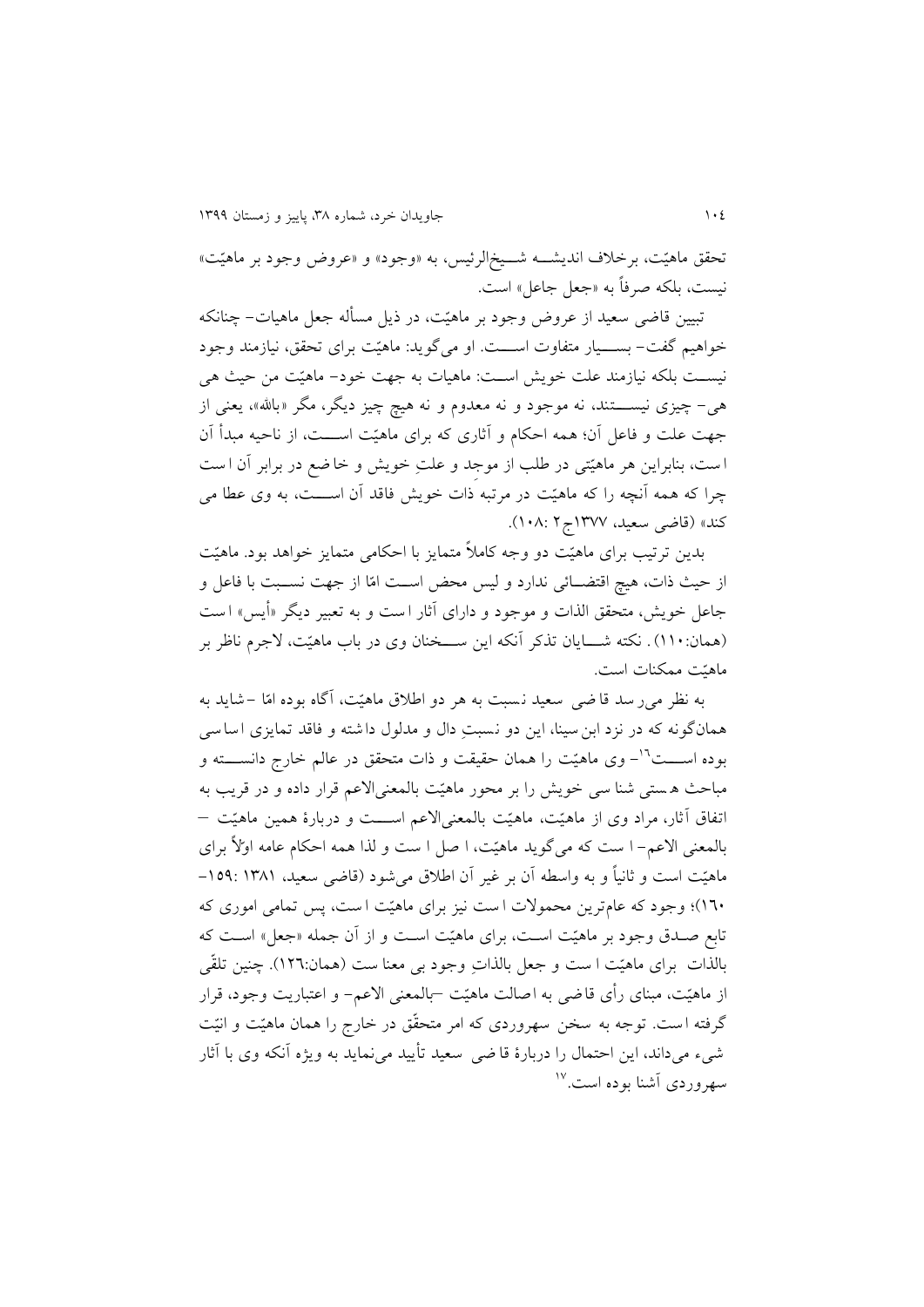## **شناخت ماهیات اشیاء**

قاضتی کلیه مدرکات را حقایق خارجی می شــمارد (همو،١٣٨١-٢٠٥-٢٠٥) و مدّعی ا ست: اینکه بگوییم بعضی ماهیات، وجودی در ذهن دارند بدون آنکه در خارج متحقّق باشند، چنانکه قائالن به وجود ذهنی معتقدند، سدی بزرگ در رسیدن به شهر علم است (همان). البته وی در مباحث خويش، به تمايز حقيقت خارجی شــــیء و آنچه از طريق ادراک يا شــــهود، مفهوم يا معقول می گردد و تمايز احکام آن، توجّه داشــــته و از ذهن (همو،١٣٧٧: ٣٧١) و تمايزات احکام آن ســخن می گويد(همو، ١٣٧٧ج٢ :٢٠٦). برای درک بهتر ســـخن وی در انکار وجود ذهنی، بايد به تأکيد او بر «شــــیء خارجی» بودن کلیه مدرَکات روجّ ه نمود که همان گونه که انحاء ادراک، نفس را از مدرِک بودن خارج نمیکند، اقسـام مدرَکات نیز چنین اســت و مدرَک بودن، آن را از خارجی بودن، بیرون نمی سازد (همو، ۱۳۸۱: ۲۰۲-۲۰۲).

وی در ادراک محسـوســـات و معقولات نیز تبیینی متفاوت ارائه می نماید و با بیان نظريّههايی چون انطباع و حـ صولِ صورت و ا شراقِ حـ ضوری و ا ضافه نوريّه، أنها را ناتمام دانسته و تبيين خويش را بالاتر از همه آنها و معنای حقیقی ادراک می شمارد؛ در اين مبنا، التفات و توجّه مدرک، به معنی رجوع به ذات و دريافت صــورتی مطابق با مدرَک يا ايجاد اَن اســت (همو، ١٣٧٧ج٢ :٧٧-٧٥). نفي انطباع يا حصــول صــور در نفس– در کنار آراء وی در الهیات ســـلبی- ســـبب انتســـاب دیدگاه نوافلاطونی به وی گرديده، چنانکه برخی پژوهشگران قاضی را احیاگر انديشه نوافلاطونی دانستهاند.^`

وی تعقّل شیءای را که از تمام وجوه، خارج از عاقل با شد، محال دان سته و نظريّهٔ حصول صورت مدرَک نزد مدرک را رد می نماید. البته مقصود وی آن نیست که شیء معقول داخل در ذات شیء عاقل گردد، چرا که امری محال است بلکه لازمهٔ تعقّل را آن می داند که عاقل مشتمل بر معقول گردد، آنگونه که چیزی بر کمالات باطنی خویش که در وی ظهور يافته اســت مشــتمل اســت، يعنی معقول از جمله آثار و بروز تفصــيلی حقیقت و امر مجمل در ذات عاقل باشـــد. همانگونه که علت، معلول خویش را تعقّل می کند (همو، ١٣٧٧ج ٢ :١٣٧). بر اين اساس، علم يا همان احاطه عقلی نسبت به معلول است يا مســتلزم احاطة عقلی بر معلول اســت (همان). اين معرفت از طريق حضــور بی وا سطه تحقق می یابد که در آن ا شیاء با حـضور خود، بدون وا سطهٔ شکل یا مفهومی که نمايانگر أنها باشـد، قابل شــناخت توسـط روح هســتند؛ لذا در اين ديدگاه، علم و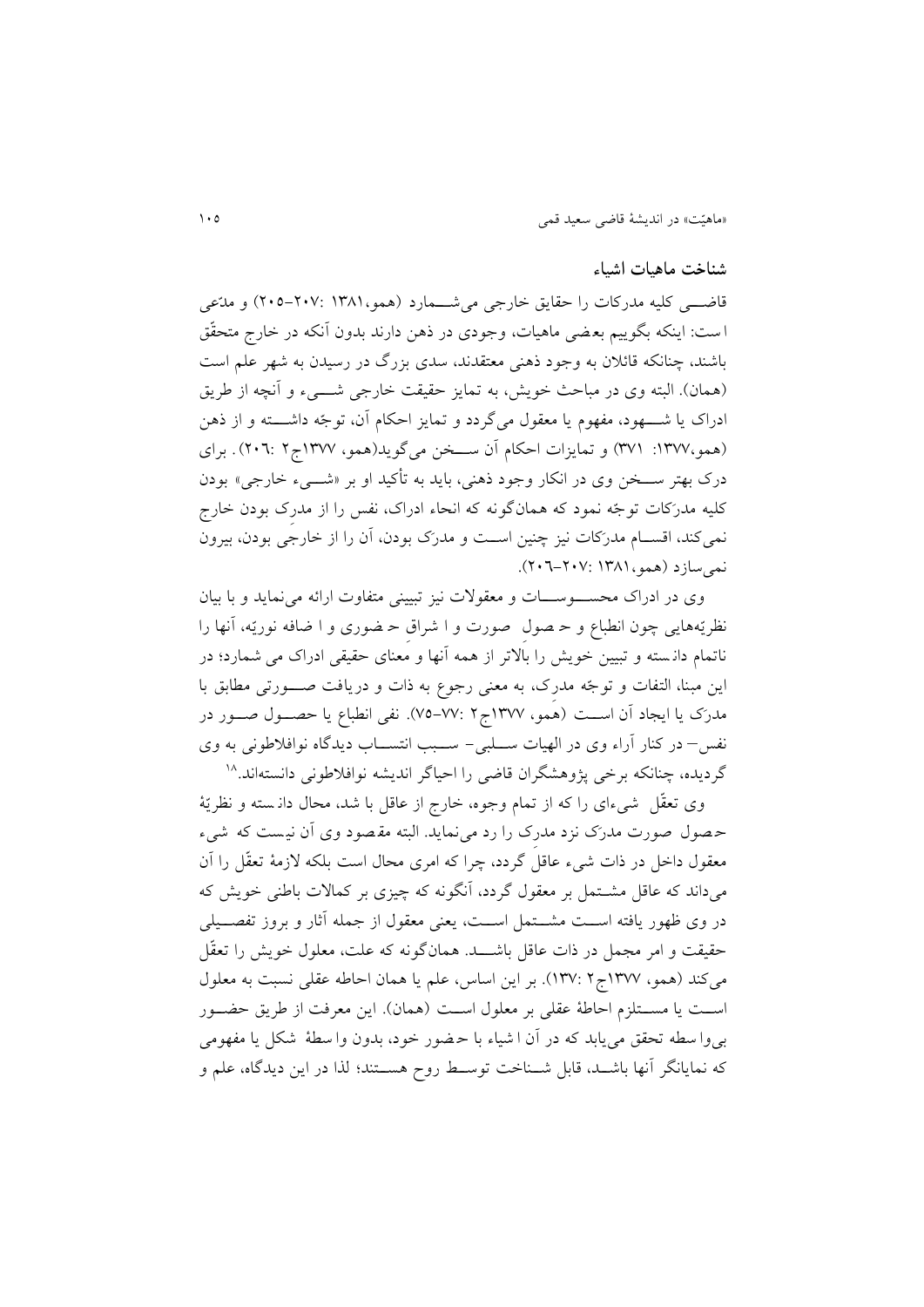معلوم، هر دو امری خارجی و حقیقتی عینی هستتتتند و ماهیّت ، همان حقیقت عینی يا وجود خاص اشیاء است که ادراک يا شهود می گردد.

#### **ماهیّت و شناخت حدّ اشیاء**

ربیین قا ضی سعید از »حدّ«، میرواند به نحو منا سبی از رلقّی وی از ماهیّت داللت کند چرا که در نزد حکمای پیش از قاضتی ستعید از جمله ابن ستینا، بیان »حد شتیء«، راه شناخت »ماهیّت شیء « بوده است ؛ در بیان ابن سینا اگر در يک شیء، ماهیّت ،ن يا »ما به ال شیء هو هو « برای ما مجهول با شد، پر سش از حقیقت شیء با عبارت »ما هو هذا الـ شیء» خواهد بود و آنچه در پا سخ به اين سؤال میآيد و ابن سينا از آن تعبير به «ما يقال فی جواب ماهو« میکند، قول دالّ بر ماهیّت شیء و به رعبیر دقیقرر »حدّ« ،ن است )همو:9939، 92(؛ پس در انديشتتته ابن ستتتینا حد، چیزی جز ماهیّت محدود نیستتتت (همو،١٣٧٦: ٢٣٨) اين تبيين از حد و ماهيّت، در أراء ملاصــــدرا و پيروان وي تحوّلي ا سا سی یافته ا ست تا آنجا که ماهیّات ممکنات را امور عدمی دانستهاند که نه بهحسب ذات و نه به حسب واقع، بهره ای از وجود ندارند (ملاصدرا، ۱٤٢٣ج۲: ۳٤١) و ماهیّت و حدّ شتیء را تنها حاکی از نقص وجود شتیء دانســـتهاند که بدون وجود، تحقّقی نخواهد داشت؛ بدين ترتيب ماهيّت که در نزد حکما، «حدّ شيء» يا «حدّ موجود» دانسته شده و نقشی محوری در شناخت حقیقت اشیاء داشت، »حدّ وجود« شناخته شده است )همو، 9928ج:9 229(.

در سخن قاضی سعید، «حدّ» شیء، حدودی است که شیء بدان منتهی می شود؛ این حدود، اموری وجودی ه ستند چرا که عدم نمی رواند حدّی برای وجود با شد ) قا ضی سعید، ۱۳۷۷ج۲ ج807)؛ بنابراین حدّ که بیان ماهیّت شیء است، نه تنها امری عدمی یا اعتباری نیست بلکه امری وجودی و مشتمل بر کمالاتی است که شیء نائل بدان است و بدان شتتناخته میشتتود. اين ربیین، حدّ شتتیء را نه امری مفهومی بلکه امری حقیقی میش مارد که بايد همان ماهیّت بالمعنی االعم شیء باشد که هويّت عینی شیء به سبب ،ن کماالت و امور وجودی، رحصّو يافته باشد.

البتّه قاضــــی به این نکته نیز توجّه دارد که حدّ، حیثیت دلالت بر ماهیّت و حقیقت اشیاء را دارد، چنانکه حد را مشتمل بر «صفات» اشیاء دانسته است؛ این صفات، صفات عینی يا حسی هستند که از حدود عینی و وجودی شیء در مرربه عقلی يا حسی ادراک می گردد؛ وی می گوید: حد، م شتمل بر حفات عینی و زائد شیء ا ست، و م شتمل بر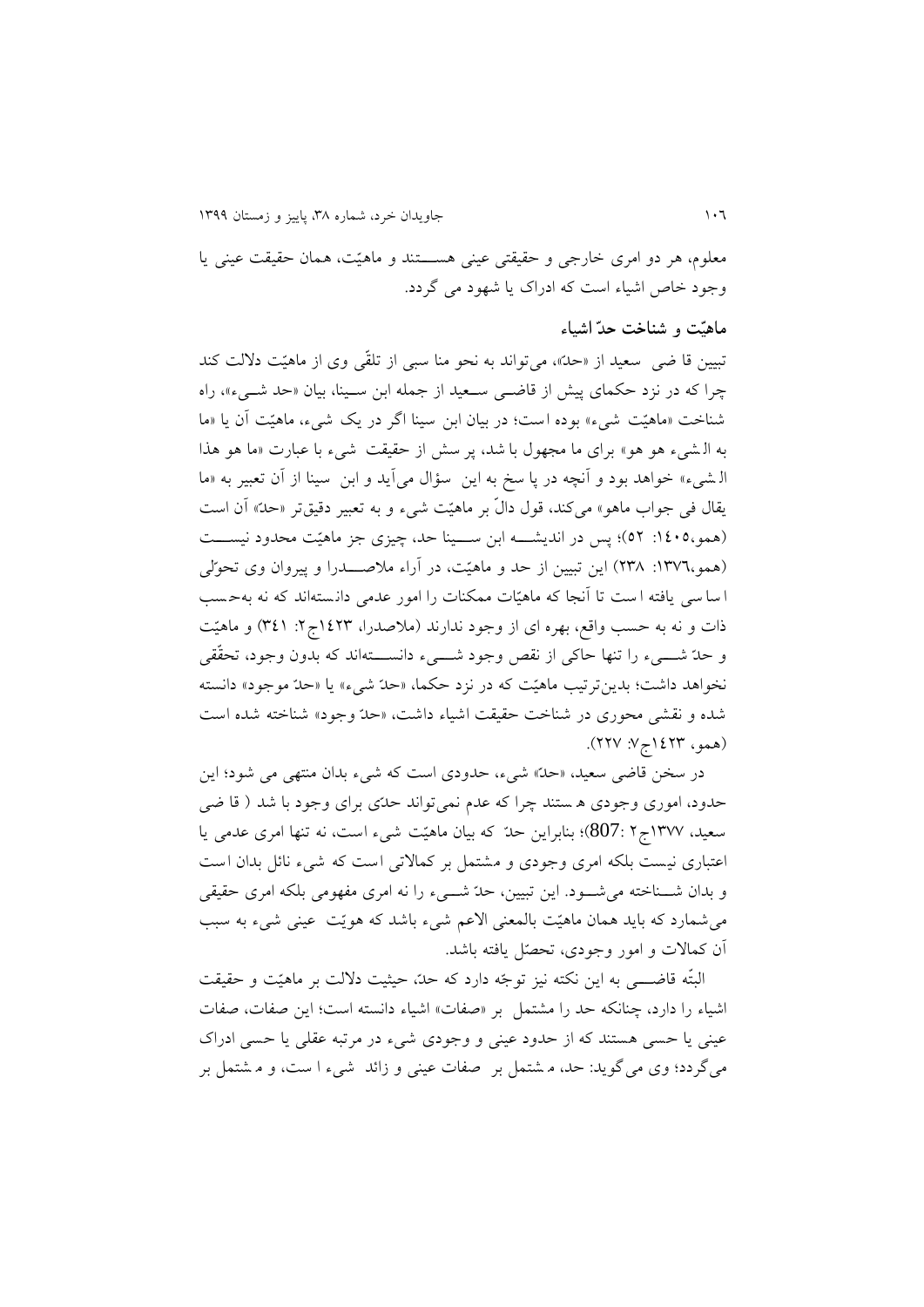حدود عقلی و حستی اشتیاء است– که همه اينها از ذات واجب نفی می شود (همو، 280-281:1379)؛ حدّ، هم مشتمل بر صفات عینی اشیاء است و هم مشتمل بر حدود حسبی است و هم عقلی (همان)؛ در بیانی دیگر «حد» به معنی نهایتِ حستی یا عقلی اشــیاء اســت آنگونه که وجود شــیء به أن حد منتهی گردد و در معنای دوم به«معرّف» شیء – که م شتمل بر ذاتیات با شد- شناخته شده ا ست (همو، ۱۳۷۷ج ۲ :478). این اقوال، تأیید روشتنی بر عینی و وجودی دانستین حد و ماهیّت اشتیاء است که ضتمن نزديکی با تبيين ابن ســـينا و ســـهروردی از ماهيّت اشـــياء، از پرداختن به بحث حدّ يا ماهیّت اشتیاء به عنوان امر عقلی و رحلیلی که دارای مابهإزاء عینی باشتد پرهیز نموده و از ربیین مالصدرا از ماهیّت فاصله بسیار دارد.

قا ضی در بیانی دیگر «حدّ» را همان «حقیقت» و « صورت» شیء محدود خوانده و تأکید می کند که این حد، همان حقیقت شــــیء محدود اســـت که احاطهٔ بر آن و تعلّق شـناخت به أن ممکن اسـت، چراکه أنچه محدود نباشـد، شـخص و صـورتی نخواهد داشت که متعلّق معرفت قرار گیرد و از آنجا که قاضی سعید، شناخت هر شیء و تعلّق معرفت بدان را مستلزم موجود بودن آن میداند، به نظر میرسد حدّ و حقیقت شیء در نظر او، همان ماهیّت اشــــیاء عینی اســــت که متعلّق معرفت قرار می گیرد(همو،1379: 295)؛ به ويژه آنکه در انديشهٔ وی، توصیف شیء، تحديد شیء است و هرچه محدود باشد، مصنوع خواهد بود (همو، 1377ج۲: ۳۸۵).

قاضی سعید هر معلولی را دارای صورری می داند و شکو و صورت را همان چیزی میداند که از احاطه حدود برای شیء، محقّق است. بنابراين بايد گفت صورت اشیاء نیز همان ماهیّت و حد اشتیاء استت که متعلّق ادراک واقف شتده و بدان وصتف میشتوند (همان:٢٤٧).

قا ضی سعید، ذات را نیز به »مابه ال شیء هوهو « رعريف نموده ا ست؛ وی می گويد «ذات» به أن چیزی گفته می شود که هويّت شيء بدان است؛ بنابراين در نظر وی، ذات همان ماهیّت بالمعنی االعمّ و رمام حقیقت شیء ا ست و صفت به چیزی گفته می شود که شسیء همراه آن، به حالتی باشــد (همو، 1377ج۳: ۱۱۰) پس ماهیّت، همان ذات و اصل است (همو، ۱۳۸۱ : ۱۵۹).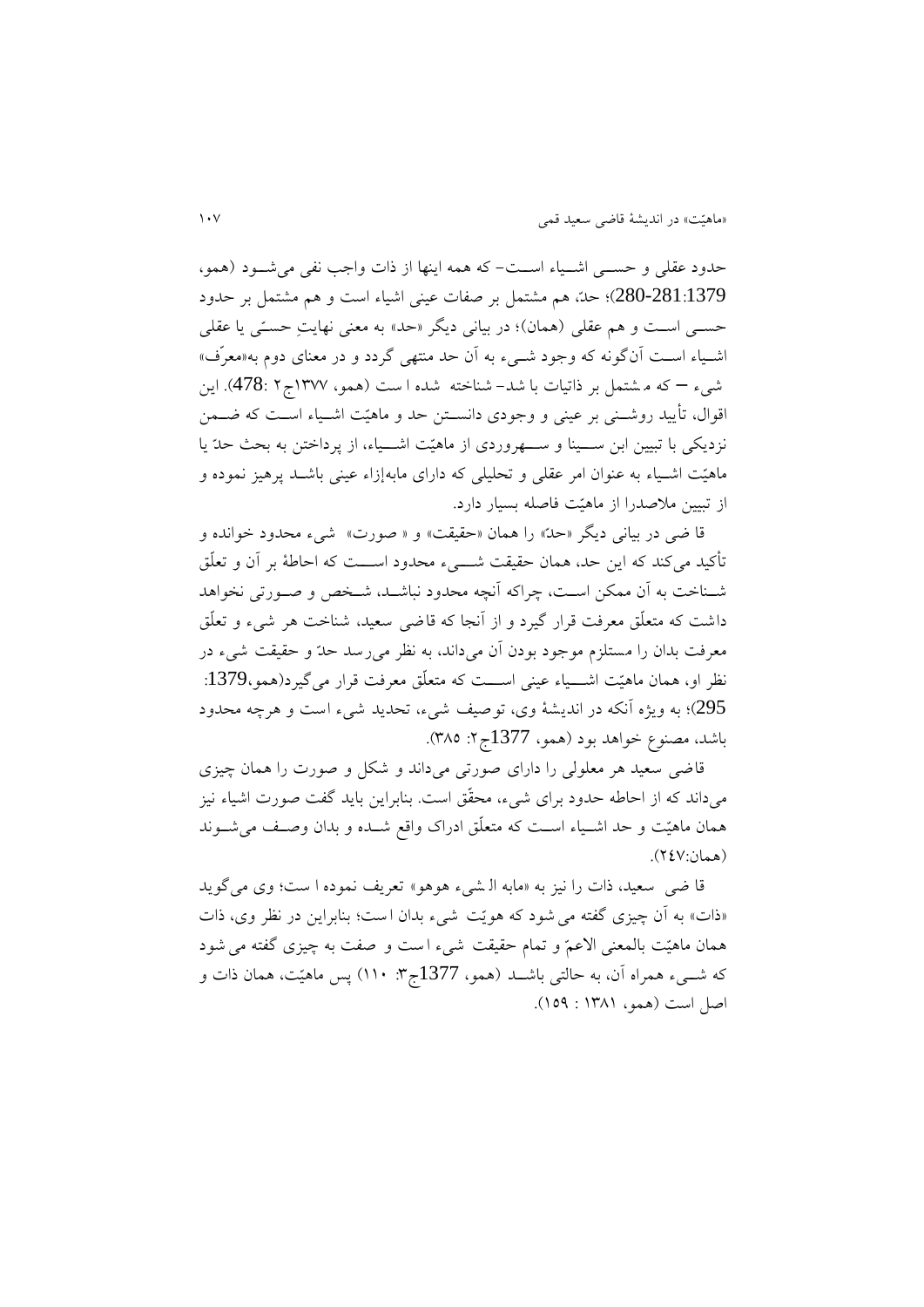بنابراين حد، حقیقت، ذات و صورت در ساختار معرفتی وی، همان ماهیّت-بالمعنی الاعم- است که وجود و تحقق عینی، در آن مفروض بوده و اجزای مفهومی آن، همگی دلالت بر حدود و شاکله وجودی شیء خارجی و حقیقت أن می نمایند.

#### **ماهیّت، وجود خاص شیء**

قاضــی در موضــعی دیگر در *شــرح توحید الصــدوق*، ماهیّت را همان «حقیقت خاص شیء» میداند که بدان يکتا است (همو، 1377ج۲: ٤٥٥)؛ همچنین «حدّ» شیء را شامل وجود خاص» دانسته است (همو، 281:1379-280). اگرچه قاضتی ستعید در این  $\,$ مواضـع به شــرح بيشــتر ســخن خويش در تبيين «وجود خاص شــیء»<sup>۱۹</sup> نمیپردازد امّا برای فهم اين سـخن، عبارتی از ابن سـينا که در آن به «حقيقت خاص» شـيء يا «وجود خاص» شیء اشاره می کند مفید فایده به نظر می رسد؛ وی در الهیات شفا «وجود خاص» شیء را که همان ماهیّت و حقیقت شیء ا ست در مقابل وجود اثباتی، از معانی وجود می شــمارد. او آنچه را که حقیقت شــیء بدان اسـت «وجود خاص» خوانده و آن را در مقابل «وجود اثباتی» که مرادف با اثبات ا ست قرار می دهد؛ او می گوید: «همانا هر امری حقیقتی دارد که بدان، آن است؛ مثلث حقیقتی دارد که مثلث است و سـفیدی حقیقتی دارد که سفیدی است، و اّن چیزی است که گاه اّن را «وجود خاص» نامیدهایم، و از اّن معنای وجود اثباتی را مراد نمیکنیم. همانا برای لفظ وجود، معانی بســیاری اســت، از آن جمله، حقیقتی که شیء بر آن است، که آن چیزی است که وجود خاص شیء بر آن است. و دوباره میگوییم: روشت است که برای هر چیزی حقیقتی خاص است که ماهیت آن اسـت، و حقیقت مختص به هر چیزی، غیر وجودی اسـت که مترادف اثبات است، و اين به سبب أن است که وقتی می گويی: چنين حقیقتی موجود است در اعیان، يا در نفسها، يا مطلقاً، اعم از همه آنها ست؛ برای اين ٍ سخنان معنايی مح صّل و مفهوم است» (ابن سینا، ۱۳۸۱: ۲۸۰؛ همو، ۱۳۷۱: ۲۸۰).

اگر سصن قاضی سعید را با ادبیات فلسفی شیخ الرئیس نزديک بدانیم-که با روجّه به أنچه در شـــرح حال وی نقل شـــده، دور از واقع نخواهد بود– حقیقت خاص شـــیء يا وجود خاص شیء، که اختصاص به او دارد و بدان يکتا و متشصّ است، همان ماهیّت –بالمعنی االعم- شتتیء استتت و اين غیر وجود اثباری استتت که مورد بحی در مستتهله زيادت قرار گرفته و عارض شتتیء خوانده میشتتود. چنانکه حائری مازندرانی ستتصن ابن سینا در يکی دانستن حقیقت و ماهیت شیء با وجود خاص شیء را دال و تصریح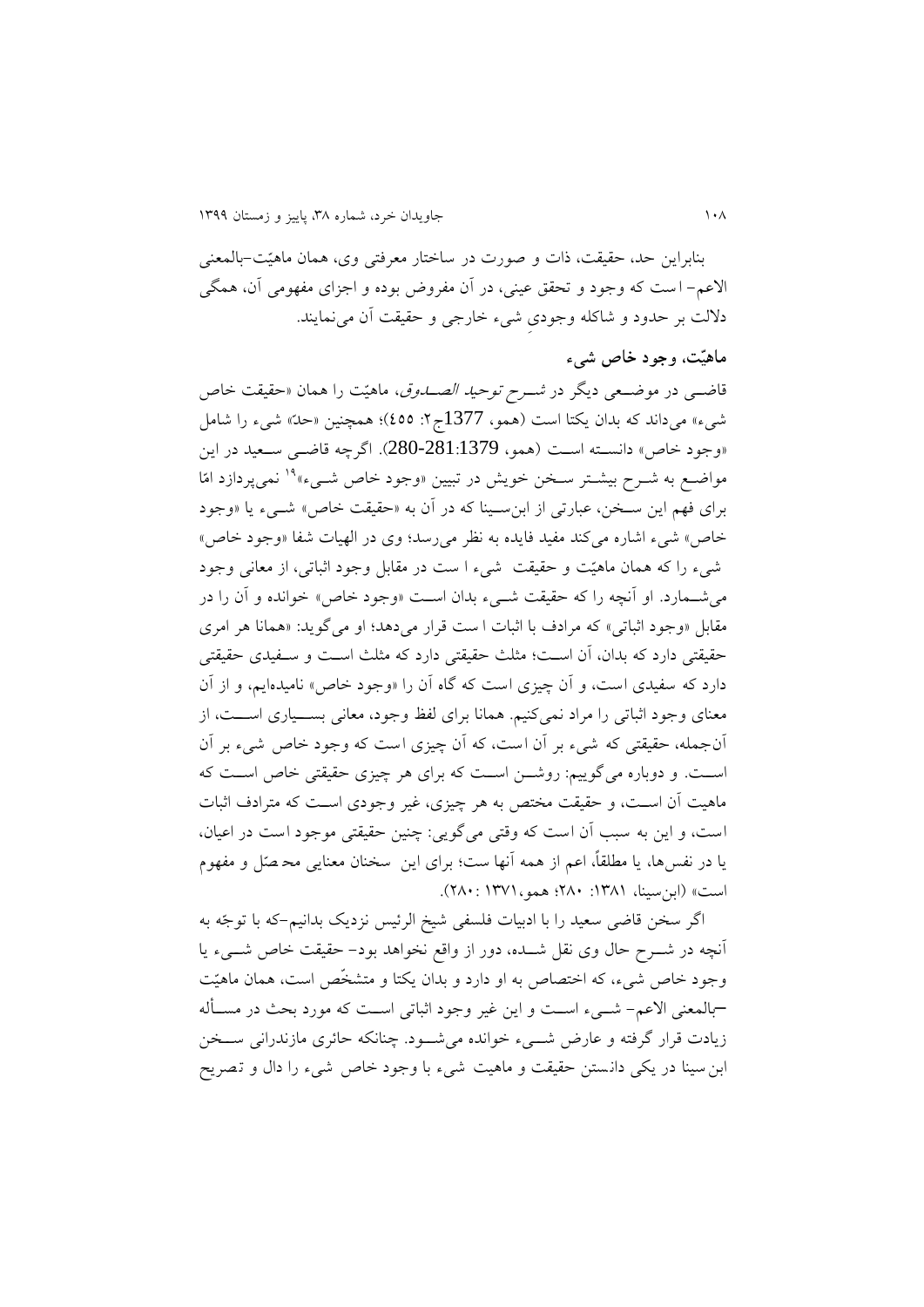بر اصـالت ماهیت دانســته اســت (حائری مازندرانی،١٣٤٢ج٢: ٣٩٥)؛ حال آنکه به نظر میر سد اگرچه در آثار ابن سینا شواهدی بر تأیید هریک از دو مو ضع اصالت وجود و اصـــالت ماهیّت وجود دارد، امّا اســـاســـاً به جهت مطرح نبودن اين مســـأله برای وی، انتساب قطعی يکی از اين دو موضف، فاقد اعتبار خواهد بود.

البته شایان ذکر ا ست که همین اطلاق ا صطلاح «وجود خاص» بر ماهیّت، در اقوال شیخ الرئیس، ابهام آمیز دانسته شده (موسویان، ۱۳۸۱: ۲۵۱)؛ ابهام مطرح شده آن است که ماهیّت – مطابق گزارش اغلب پژوهشـگران فلســفهٔ اســلامی به ويژه ملاصــدرا از مواضــع ابنِ ســينا َٽ – مفهومی اســت حاکی از حقیقت اشــياء که در ذهن اَدمی نقش میبندد امّا ً مقصود از «وجود خاص» غالباً همان عینیّت خارجی اشیاء است که به ذهن در نمی آيد؛ از اين جهت، بين «ماهيّت» و «وجود خاص» دوگانگی کامل برقرار ا ست و نمیتوان ماهیّت شیء را همان وجود خاص شیء دانست! البته تلاش ایشان در رفع این ابهام، به شناخت بیـ شتر تلقّی ابن سینا و به تبع آن، قا ضی سعید قمی از ماهیّت کمک مے نمايد.

در حلّ این مســـأله به موضــــوع «حیثیت انتزاع» توجّه شــــده و به بیان علی مدرّس تهرانی (زنوزی) در تمايز مفاهیم وجودی و مفاهیم ماهوی اشـــاره شـــده که مفاهیم وجودی و مفاهیم ماهوی دارای يک وجه مشترکاند و آن اينکه هردو، بدون وسـاطت امر دیگری، از حقایق خارجی انتزاع می گردند، ولی تفاوت آن دو در «حیثیت انتزاع» استتت، بدين معنی که مفاهیم وجودی به اعتبار موجود بودنشتتان، و مفاهیم ماهوی به اعتبار محدود بودن شان از حقایق خارجی انتزاع می شوند (مدرس زنوزی، ١٣٦٣: ٤٢-93(. يعنی در شناخت و انتزاع »ماهیّت« از حقايق وجودی، »محدوديت« ،ن حقايق بايد مورد اعتبار قرار گیرد و در شناخت ماهیّتی که دارای تحصّل وجودی است، در شناخت »حدّ« ،ن، بايد يک مفهوم ستلبی لحاظ شتود مثالً اگر گفته شتود »انستان، حیوان ناطق ا ست» يعني «چيزي جز حيوان ناطق نيست» و هر معنی ديگر غير از حيوان و ناطق، از ذات و ماهیّت انسان سلب شود تا به حد تام «انسان» دست یابیم.

مدرس زنوزی در عین حال تأکید می کند که مفاهیمی که در تعریف یک ماهیّت به کار گرفته می شـوند معانی ثبوتی اند و نمی توان گفت اين مفاهیم از «محدوديت» اشـياء موجود انتزاع می شوند و معانی ثبوری، از جنبه عدمی شیء قابو انتزاع نی ستند بنابراين بايد گقت که «محدوديت» يک شيء در انتزاع «ماهيّت» شيء، بالعرض دخالت دارد و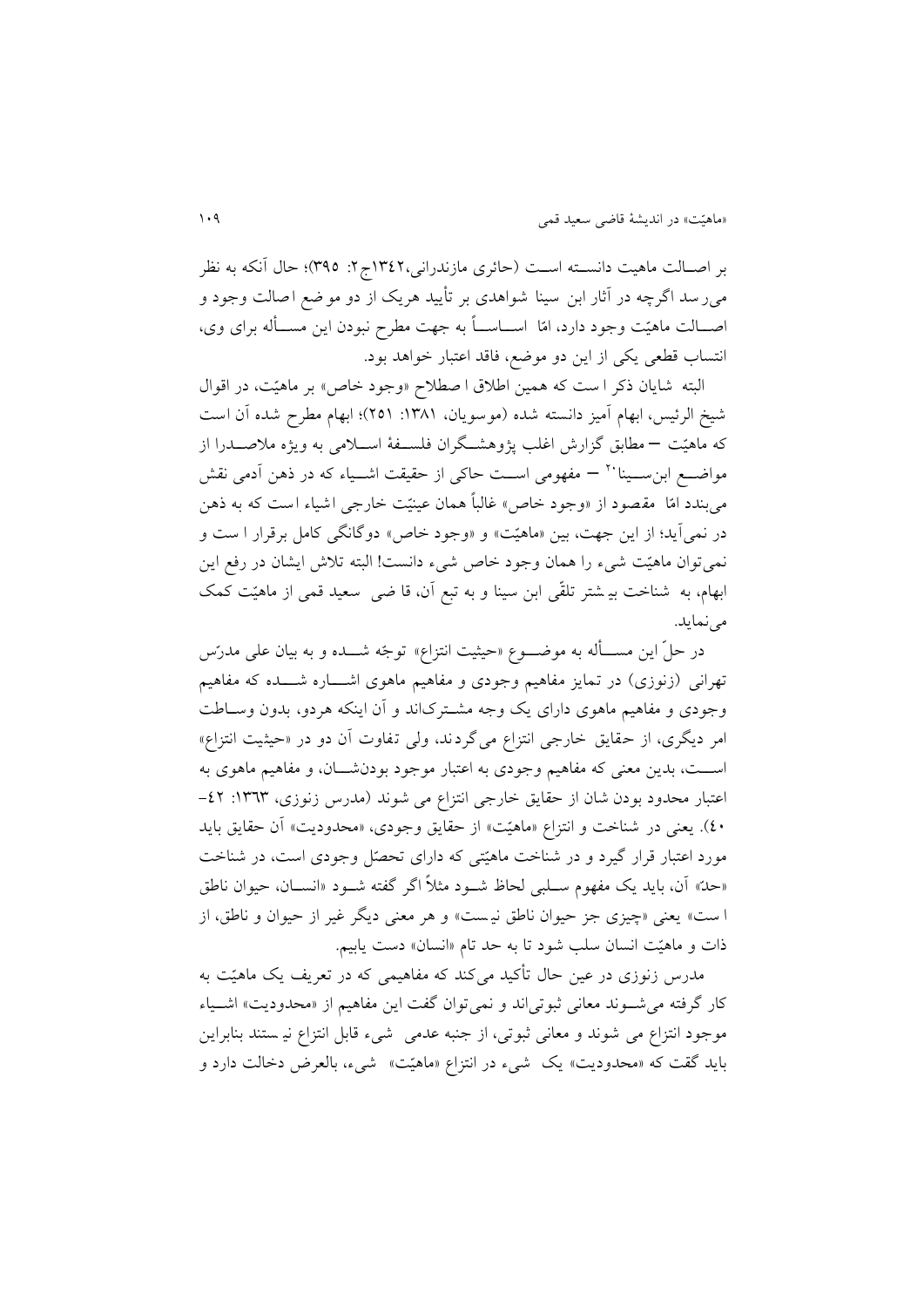تنها «لحاظ» شـــده اســـت. لذا توجيه اين ابهام أن خواهد بود که «وجود خاص» را به معنای »وجود محدود« قلمداد نموده و »وجود محدود« را منشتته انتزاع »ماهیّت« بدانیم لذا اين نامگذاری از قبيل تسـميه «منتزع» به اسـم «منتزع عنه» خواهد بود (موسـويان،  $(170 - 707)$ .

در سنجش اين توجيه و تأويل، جای طرح يک پرسش است و آن اينکه چرا ماهيّت را در نظر ابن سینا، »مفهومی« حاکی از حقیقت اشیاء دانستهايم که ناظر بر معنای ماهیّت بالمعنی الاخص اســـت؟ حال آنکه بنا به شـــواهد موجود در مواضــــع متعددی از آثار ابن سینا، وی ماهیّت را بالمعنی الاعم یا به عنوان «ما به الشیء هو هو » مورد بحث قرار داده و در برخی پژوهشها نیز نستبت میان اين دو اطالق، نستبت دال و مدلول دانستته شده ا ست.<sup>۲۱</sup> لذا معنای اخص، دال بر ماهیّت بالمعنی الاعم و ماهیّت بالمعنی الاعم در اين معنا، دقيقاً همان وجود خاص شــيء اســت که نهايتاً ملاصــدرا در مکتب اصــالت وجود، مصداق حقیقی آن را «وجود» دانسته است. شاهد این سخن آنکه ملاصدرا نیز حقايق اشياء را «وجودات خاص» آنها و هويات الاعيان دانسته و البته ماهيات- بالمعنى الاخص- را مفاهیمی کلی، مطابق با أن هويات خارجی می داند که موصوف به عمومیّت و ا شتراک گرديده و معنای وجود آن در خارج، صدق آن بر حقايق خارجی است حال ،نکه فی حدّ نفستتتها نه موجود و نه معدوم و نه کلی و نه جزئی استتتت )مالصتتتدرا، 9928ج:9 28(؛ لذا به روشتتتنی میروان گفت »وجود خاص شتتتیء« خواندن »ماهیّت شتتتیء«، به معنای نظر به ماهیّت ، بالمعنی االعم استتتت که نه امری ذهنی ، بلکه رمام حقیقت شیء خارجی است.

## **دو مسأله در کیفیّت تحقّق ماهیّت**

گفته شد که تلقّی قاضی از ماهیّت، ماهیّت بالمعنی الاعم است و شناخت آن، شناخت ذات و حقیقت موجود استتت و ماهیّت، وجود خاصّ شتتیء و حقیقت خارجی اشتتیاء ا ست؛ اگر اين سخن صحيح با شد، سخن قا ضي از جعل و عليت و چگونگي تحقّق اشیاء در خارج و چگونگی تشخّص آنها نیز بر محور ماهیّت خواهد بود؛ تبیین سازگار قا ضی از چگونگی جعل و جریان علیت در ماهیات ا شیاء و تحقّق افراد متشخّص آن، بدون نیازمندی به آنکه جایگاهی مابعدالطبیعی برای وجود قائل گردد، اهمّیتی بســـیار خواهد داشت.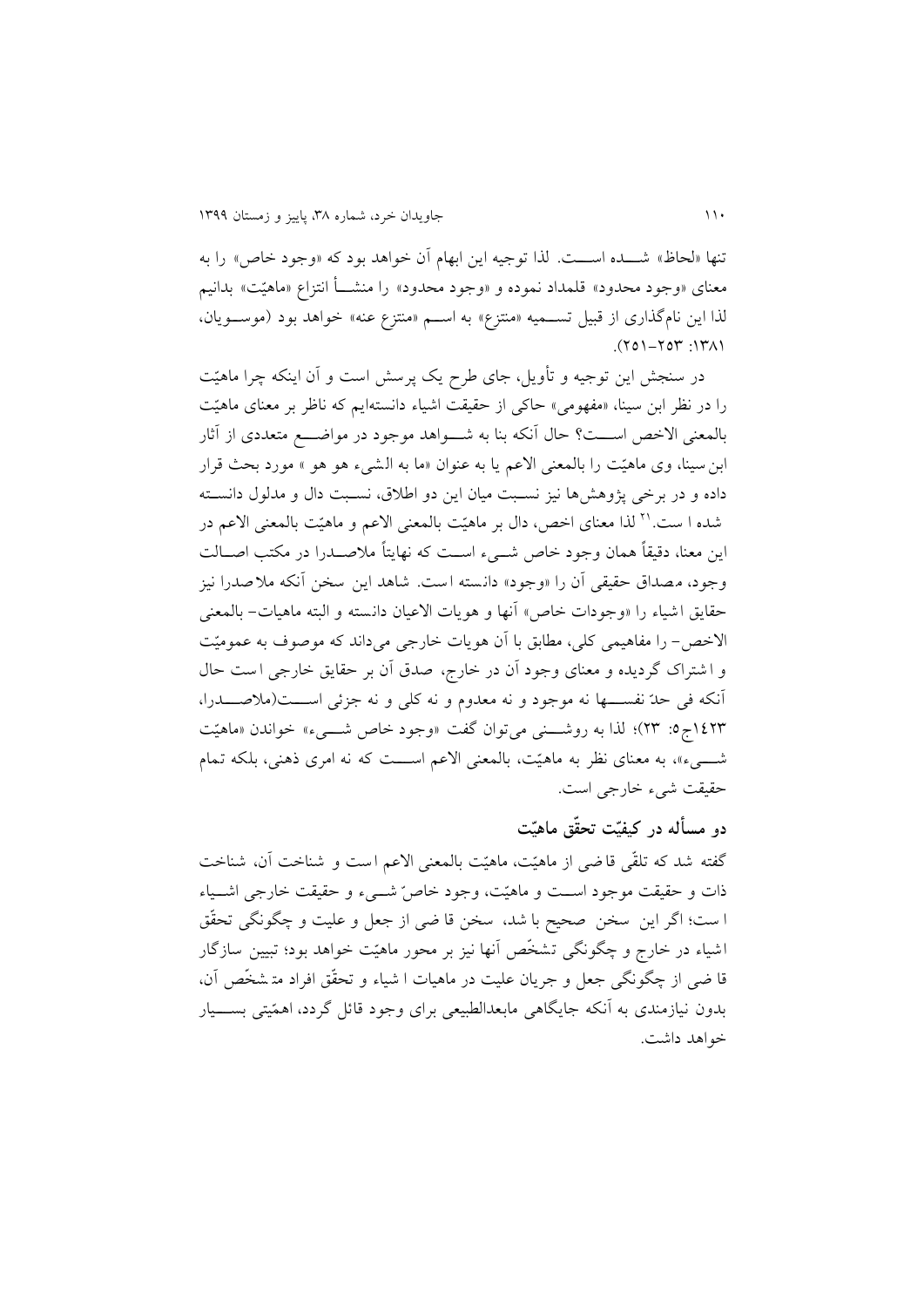در این را ستا، برر سی مسأله جعل و مسأله تـشخّص ماهیات در سخنان وی، گامی مؤثر در تبیین احکام ماهیّت و نحوه تحقق ماهیات اشـــیاء در عالم خارج در اندیشـــه قاضی سعید خواهد بود.

#### **جعل ماهیّت**

مســأله «جعل» –که بعضـــي آن را از فروع مســأله علیّت و معلولیّت دانســتهاند، و اینکه فیلســوف چه چیزی را در جعل بســیط، مجعول و متعلّق جعل بالذات می،داند، راهنمای 22 فهم انديشه وی در باب ماهیّات و مسهله اصالت وجود خواهد بود.

در انديشتتة فلستتفی قاضتتی ستتعید، مجعول، ماهیّت- بالمعنی االعم- استتت؛ وی می گويد: جعل بالذات از برای ماهيّت است، چرا که جعل وجود معنا ندارد ... و مصحّح حمل وجود بر ماهیّت، فقط فاعل است و مقصود از جعل، همان صدور از فاعل است ... پس جعل متقدّم بر وجود است چرا که حمل وجود، به سبب آن، صحیح خواهد بود و اً شکار است که چیزی قبل از وجود نیست که شایستهٔ تعلّق جعل با شد؛ پس جعلّ بالذات و برای ماهیّت است و بالعرض و بالتبعیة برای وجود است... و آنگاه که دانستی که جعل، بالذات برای ماهیّت اســـت، پس بدان که حق در جعل ماهیّت، جعل بســـیط است، چرا که قول به جعل مرکب، سخنی سخیف است...(قاضی سعید، ١٣٨١: ١٢٦- $(170$ 

از آنجا که وی متعلّق جعل را ماهیّت می داند، پیرو بحث از جعل به بحث کلی طبیعی و نحوهٔ تحقّق فرد در خارج میپردازد و تصــــریح میکند که مجعول، همان کلی طبیعی است ...)همان: 929(. وی »فرد« را همان طبیعت رعیّن يافته يا همراه با قید دانسته و جعل ماهیّت را متقدّم بر جعل فرد میشــمارد. امّا اســتدلال وی در تبیین نحوهٔ جعل فرد حاوی مطالب مهمی اســـت. وی میگوید: جاعل در جعل فرد، یا اولاً قید را جعل میکند، يا ماهيّت را يا مجموع مرکب از آن دو را؛ بنا بر اعتقاد وی به جعل واحد، احتمال ســــوم مردود خواهد بود؛ به ويژه أنکه وی جعل مرکّب را جعل اجزاء معلول دانسته و با ادعای بداهت، تحقّق ترکیب اتحادی را—که احتمالاً آن را به پیروان حکمت متعالیه منسوب میداند- محال می داند. در میان دو شقّ باقی مانده نیز رو شن است که قید و تعیّن از صفات ماهیّت و توابع أن است و ذات متقدّم بر صفات است و لذا جعل ذات نیز متقدّم بر جعل صــفات و توابع خواهد بود، پس جاعل اولاً ماهیّت را جعل می نمايد و جعل ساير لوازم، بالتبع خواهد بود.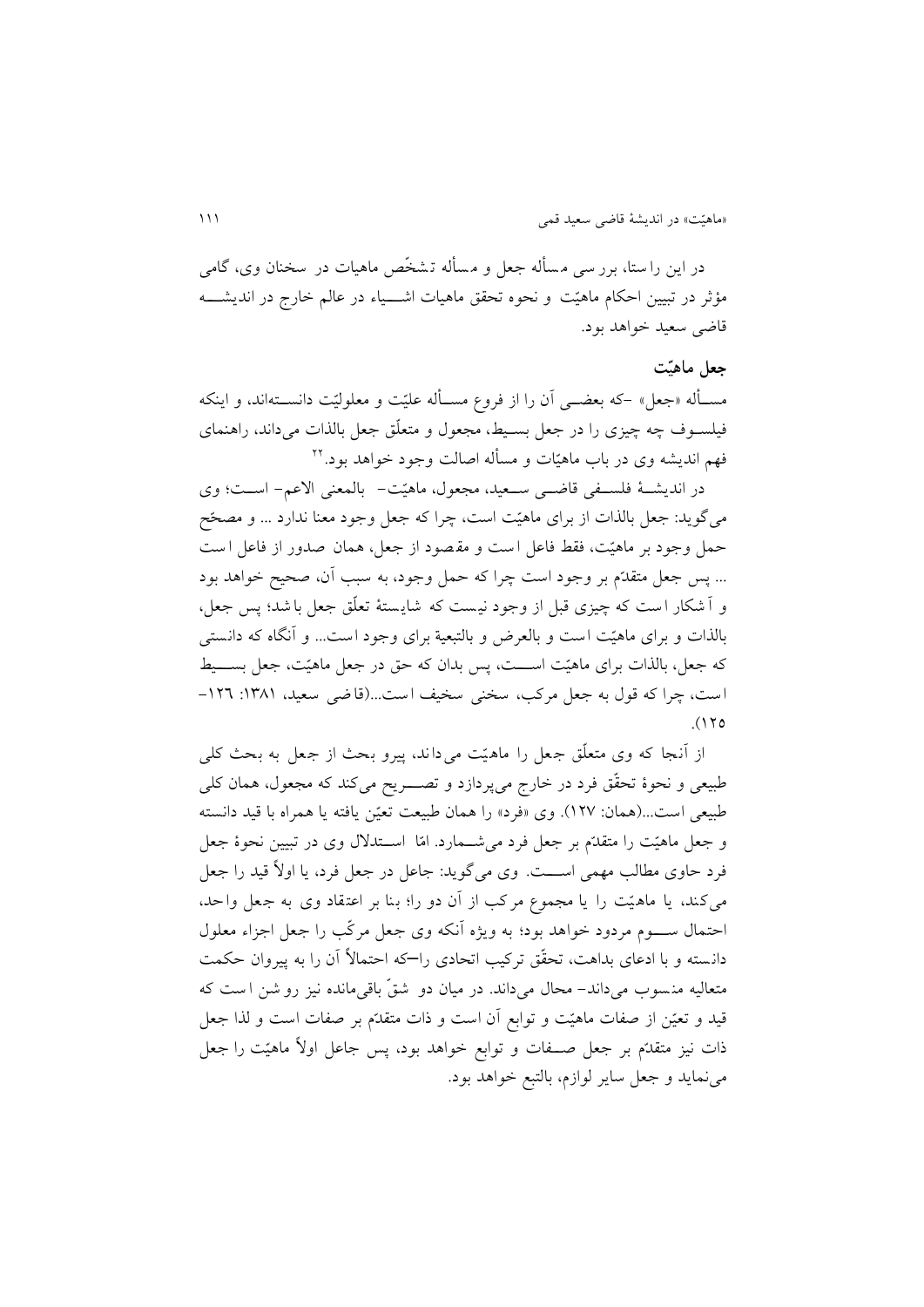نکته مهم أن اســت که وی جعل جداگانهای از برای فرد و توابع و صــفات ماهیّت قائل نیست، بلکه معتقد ا ست جعل ماهیّت و فرد به جعل واحد ا ست و این جعل اولاً و بالذات به ماهیّت رعلّق گرفته و ثانیاً و بالعرض به فرد؛ يعنی در عالم خارج، وجود واحدی داريم که اوالً و بالذات به ماهیّت ن سبت داده می شود و بالتبف و بالعرض به فرد يا قيد (همان).

همچنین وی هرگونه تقرّری پیش از جعل از ســــوی جاعل را برای ماهیات نفی می کند. قاضــی ســعید قول به تقرّر اعیان ثابته، معدومات ثابته یا صــور نوریهٔ در صــقع ربوبی را مردود میداند و میگويد: »در جعو و افاضته، چنین نیستت که اموری ثابت و دارای نحوهای از تقرر داشته باشیم که جعل بدان تعلّق یابد بلکه تمام حقیقت مخلوقات مجعول به جعل بسیط است. لذا این تصور جمهور که پنداشتهاند در ایجاد، چارهای جز افاضهٔ چیزی از فاعل بر مستفیض نیست، توهمی باطل است و چنین نیست که چیزی از عدم خارج شود يا از فاعل امری صادر شود که مجعول به سبب آن در خارج موجود شود (همو، ١٣٧٩: ١٣٤-٣١٠).

همچنین قاضـــی ســـعید، هرگونه تقرر ماهیات پیش از جعل را مردود دانســـته و نیز تعلّق جعل مرکب يا متمايز برای وجود يا ديگر اعراض و لوازم موجودات در تحقّق عینی را نیز بیا ساس می داند؛ در شرح روحید صدوق وی ر صريح می نمايد که لوازم، مجعول به همان جعل ملزوم خويش هســـتند به اين معنا که ما يک جعل واحد و اثری يکتا داريم که به اعتبار لوازم خويش، متکثر می گردد؛ اين تکثّر، تکثّری بالعرض اســـت که عقل آن جعل را ا صالتاً برای ملزوم میداند و بالتبعیه برای لازم دانسته و لازم شیء را مجعول رلقّی می نمايد )همو، 9899ج:2 299(.

بدين ترتيب، در مســأله جعل نيز، اين ماهيّت بالمعنى الاعم و همان حقيقت اشـــياء اســـت که اولاً و بالذات متعلّق جعل بســـیط جاعل قرار گرفته و تعیّن می یابد و تمامی ديگر اعراض و لوازم و اوصـاف شـــيء، بالتبع و بالعرض مجعول بوده و در حقیقت از دايره علیّت بیروناند.

### **تشخّص**

قاضت ستعید در ادامهٔ بحث از نحوهٔ تحقّق ماهیّت در خارج، می گوید آیا فاعل خصوصیات و تقیّدات منضمّ به طبیعت که أن را شخصی طبیعی متحقّق در خارج قرار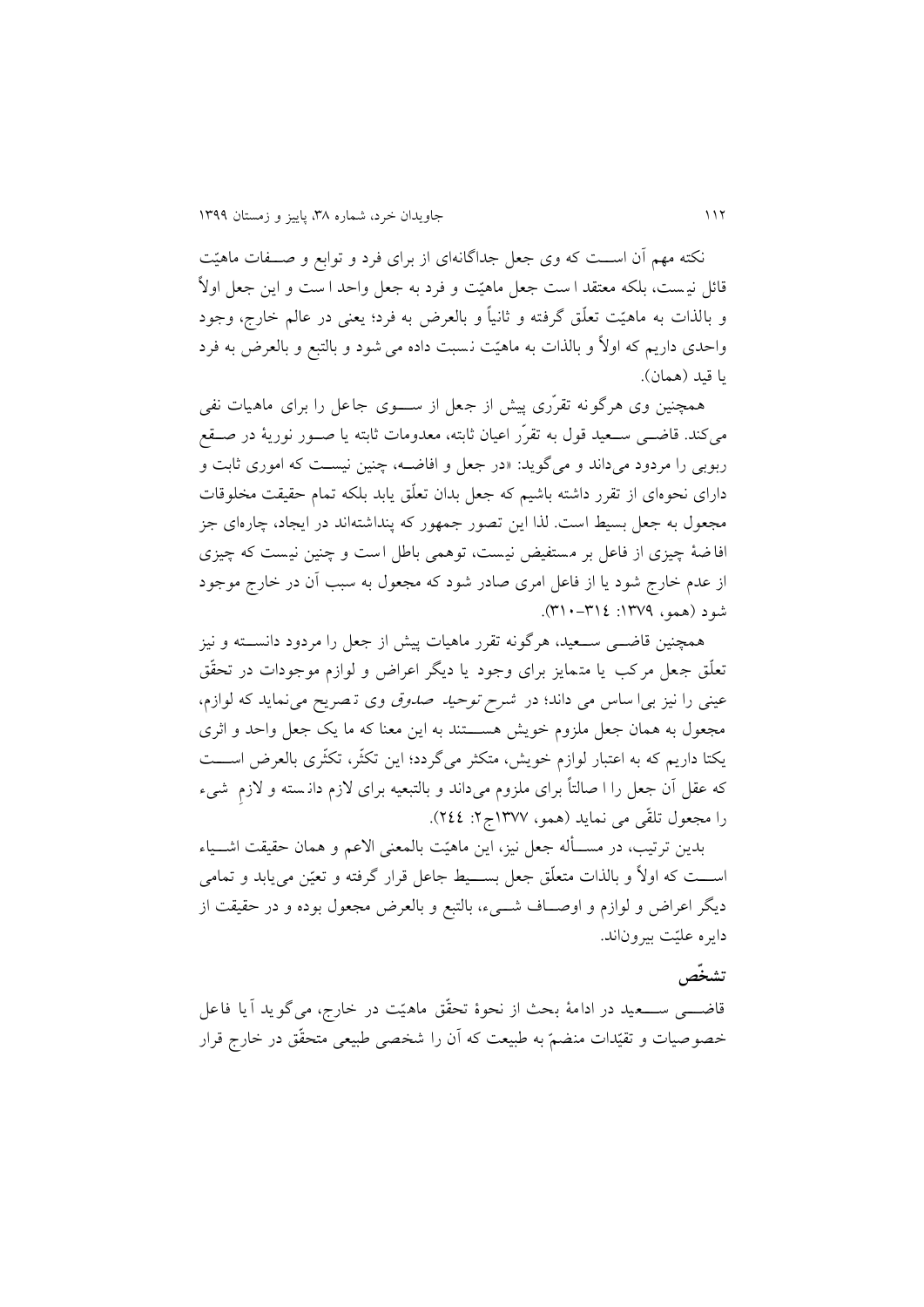میدهد، ماهیّت ا ست؟ پا سخ وی منفی ا ست و به دو دلیو مناط ر شصّ را خارج از ماهیّت می داند:

اول آنکه اگر ماهیّت، م صدر اين قیود و ملزوم آنها با شد، اين قیود از تـصور ماهیّت انفکاک پذير نصواهد بود.

دوم آنکه بنا بر قاعده الواحد\*۲ لازم خواهد بود که ماهیّت، فاعل و منشأ خصوصیت واحدی با شد و نوع اّن منح صر در فرد ً شود. وی حتّی ماهیّاتی را که منح صر در فرد واحد هسـتند را نیز مورد بحث قرار می دهد که أنها نیز خصـوصـیّت واحد، لازمهشـان نخواهد بود، چرا که ماهیّت آنها، شأن کلیت دارد و اگر ملاک تشخّص باشد، دیگر کلی نخواهد بود (همو،١٣٨١: ١٢٩-١٢٨)؛ لذا کلی طبیعی، فاعل خصـــوصـــيّات و تعيّن و تشخّص شیء نخواهد بود.

وی سپس هرگونه مدخلیت و اثرگذاری قابل در ت<sub>ـ</sub>شخّص فرد کلی طبیعی و تعیین خصوصیّات فرد متحقّق درخارج را نیز نفی نموده–البته در یک موضع مدخلیّت ماده را از حیث قبول می پذیرد و آن را سبب قابلی تشخّص در ماديات می داند (همان: ۱۳۱-<sup>16</sup>(۱۳۰ - و فاعل تـ شخّص و خـ صو صیّات را همان فاعل شیء، بعینه، می داند (همان: 923-924(؛ بدين ررریب، مالک رشصّ ماهیّات، نه »وجود«، بلکه »جعو جاعو«، يعنی همان حقیقت عینی مجعول از ناحیه جاعل است.

وی در عبارتی دیگر ا سا ساً ماهیّت هر شیء را دارای تشخّص و وحدت دانسته و میگوید: هر شیء از جهت حقیقتش که «ماهیّت» نام دارد، دارای یکتایی ا ست که تنها مختص همان ا ست و آن، عبارت ا ست از متعیّن بودن شیء در علم حق، و علم، مباین عالم نیســت، و تعیّن و تمیّز، نشــانهٔ وحدت اســت چنانکه بعضــی از محقّقین گفتهاند (همان، ۱۳۷۷ج۲: ٤٥٥).

اين سـخن، همانگونه که در تبيين «وجود خاص» اشـياء گفته شـد، ناظر به ماهيّت بالمعنی االعم شیء که همان هويّت، إنّیّت و وجود خاص شیء، متحقّ ق در عالم خارج، است میباشد که فینفسه دارای وصف رشصّ و يکتايی است.

## **نتیجه گیری**

ماهیّت از ديدگاه قا ضی سعید قمی، همان »مابه ال شیء هو هو « يا ماهیّت بالمعنی االعم است که همان حقیقت و ذات و وجود خاص اشیاء است که با احاطه عالم بر معلوم به ادراک درآمده و با جعل بسیط جاعل، تشخّص یافته و در عالم خارج متحقق میگردد و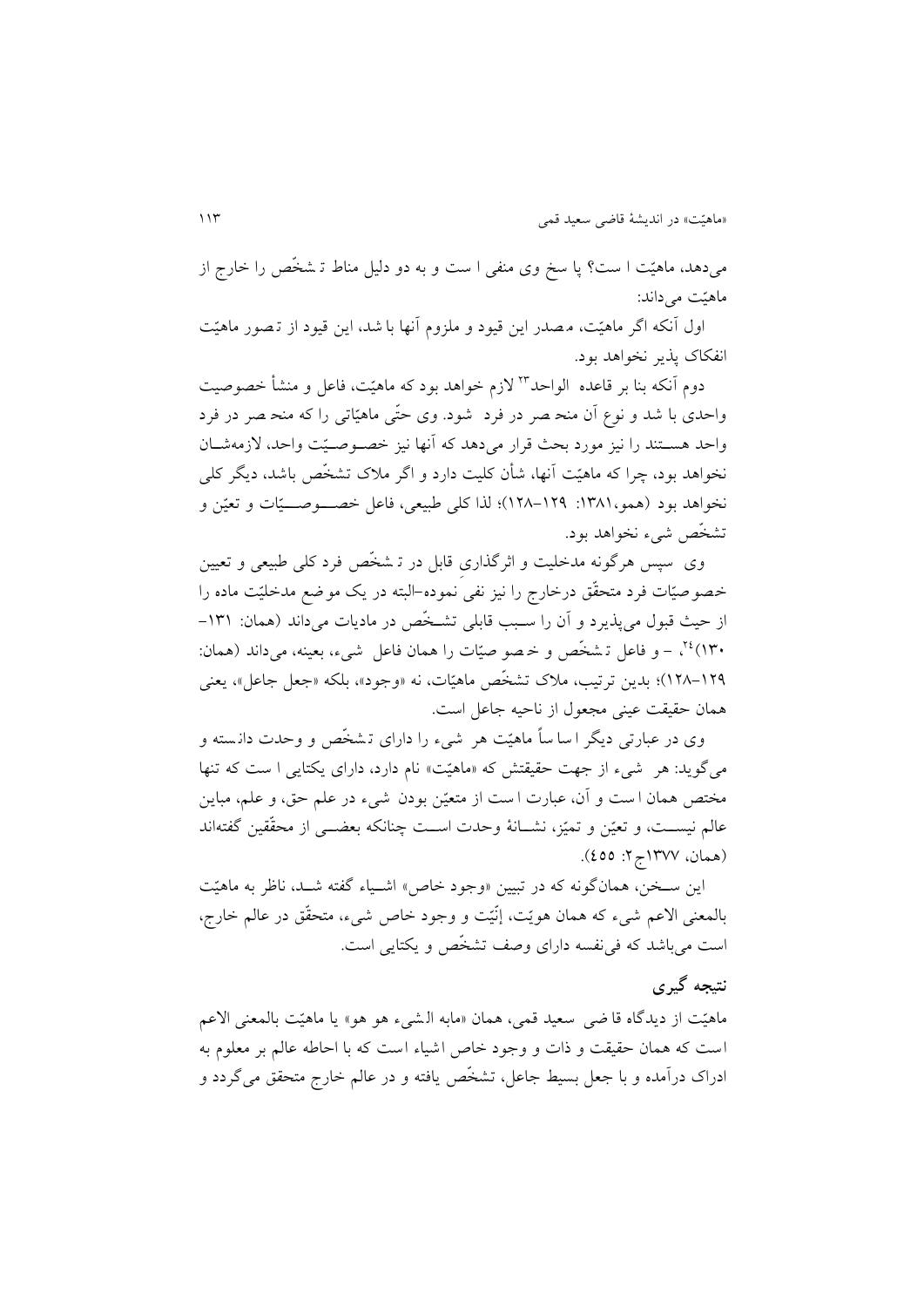از اين جهت اساس مباحث وی در باب ماهيّت، با آراء ابن سينا قرابت دارد با اين تمايز که وی، عوارض اشیاء را ملاک تشخّص ندانسته بلکه نفس فعل فاعل یا جعل جاعل را سبب تـ شخّص ماهیات ً شمرده و همچنین با نفی هرگونه تقرّر ماهیّت پیش از جعل، و همچنین نفی قول بر اعیان ثابته و تأکید بر بسـیط بودن جعل ماهیات، ابهاماتی را که در کیفیّت تحقّق ماهیّات در خارج و عروض وجود بر ماهیّت در اقوال مشــــَائیان وجود داشته است، زدوده است؛ بدين ترتيب آشكارا از اصـالت ماهيّت و اعتباريّت وجود سخن گفته است؛ وی جعل وجود و ديگر لوازم ماهيّت را بالتبع و به جعل خود ماهيّت دانسته است.

بدين ترتيب تبيين او از ماهيّت، انتقاداتی را که سـهروردی بر مشــّائيان وارد ســاخته بود، برطرف ســاخته و«ماهیّت» را در مدار تفســير «موجود» و محور انديشــه فلســفي خويش قرار میدهد. اين تفسـير از ماهيّت، اگرچه ريشــه در آراء ابن سـينا دارد، امّا ً به تلقّی سهرودی از ماهیّت – با وجود برخی تمايزات-نزديکتر به نظر می رسد.

اگرچه شناخت تمامی احکام ماهیّت در نظام فلـ سفی قا ضی سعید، در گـ ستره این مقال نمیگنجد امّا با اَشــنايی با تلقّی قاضــی ســعید از ماهیّت، زمینه شــناخت صــحیح مبانی نظام فلـ سفی وی فراهم گـ شته و توجّه به تمایزات ا سا سی آن با ماهیّت در نظام فلسفه صدرايي، ارزيابي دقيق و علمي از تقابل اين دو نظام فلسفي را در مسأله «اصالت وجود» يا «اصالت ماهيّت»، ممکن می سازد.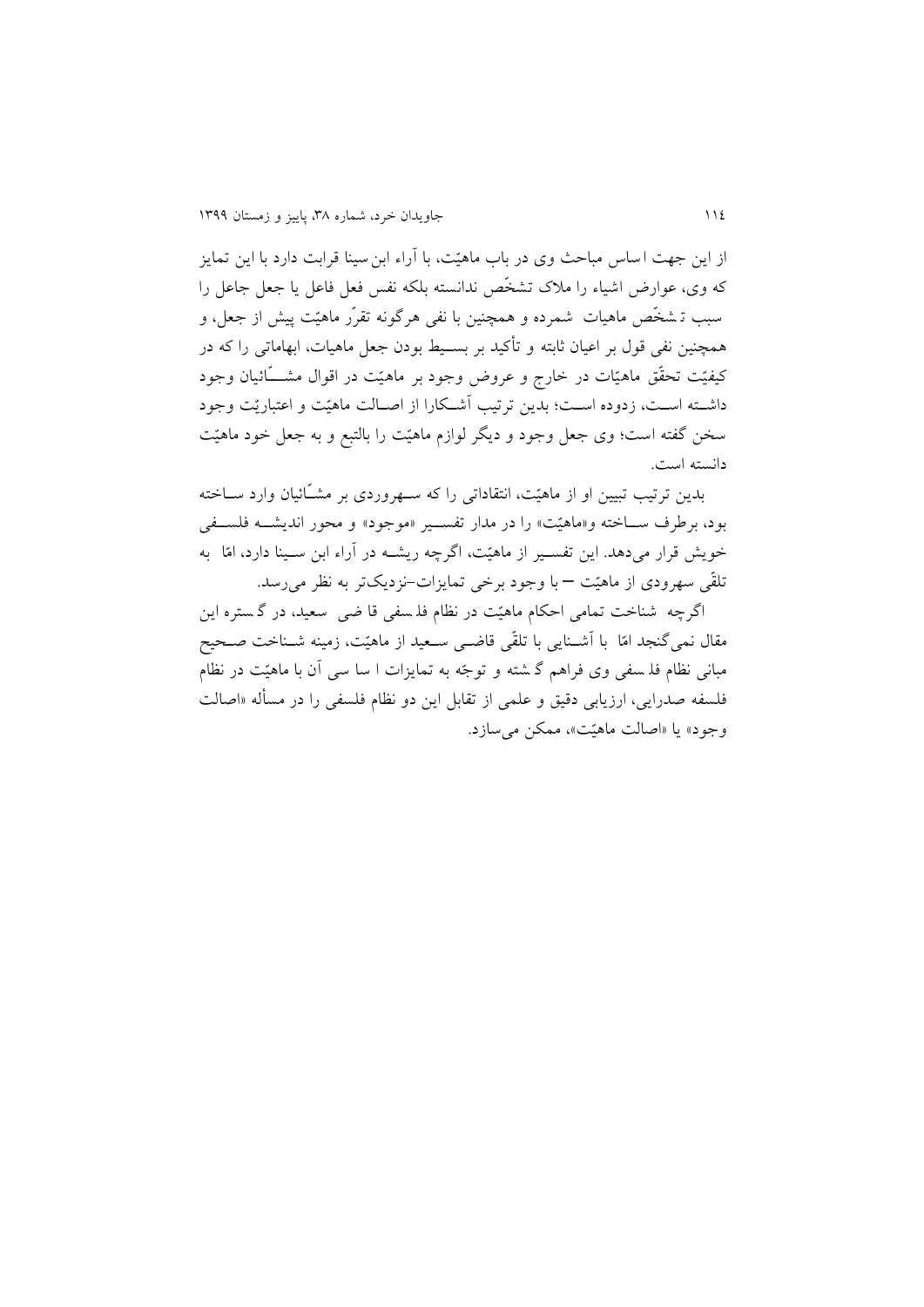## **پی نوشتها**

۱. «مکتب فلسفی اصفهان»، اصطلاحی تازه نزد پژوهشگران مطالعات سنّت حکمی و عرفانی عالم اسلام است که مقصود از آن، دوران طلایی اندیشهٔ فلسفی در اصفهان در دوران صفویه است و حکمت يمانی میرداماد، حکمت ايمانی شیخ بهايی، حکمت متعالیه صدرالمتهلهین و حکمت تنزيهی ملارجبعلی تبريزي از جمله حوزههای فلسفی مندرج در گستره اين مکتب است )زادهوش، :9849 99-93(. اين اصطالح در مقاالت و ،ثار انديشمندان معاصر در مواضف متعددی مطرح گرديده است از جمله سید حسین نصر، انديشة فلسفی عصر صفويه را »مکتب اصفهان« نامیده است )زادهوش، :9849 829-899( و هانری کربن از اين مکتب به »مکتب الهی اصفهان« تعبیر نموده است (زادهوش، ۱۳۹۱: ۱۲۸۸) همچنین رضوی(Rizvi) در مقالهای به بررسی مکتب فرعی اصفهان پرداخته است نک:

Rizvi S (2018). Whatever happened to the school of Isfahan? , Philosophy in 18th-century Iran. In (Ed) *Crisis, Collapse, Militarism and Civil War: the History and Historiography of 18th Century Iran*, 71-104.)

.2 حوزه فل سفی میرفندر سکی، با شاگردانی چون رجب علی ربريزی و قا ضی سعید قمی، به عنوان يک مکتب و نظام فلسـفي متمايز شــکل گرفت (زادهوش، ١٣٩١: ٤٠-٣٧)؛ اين جريان فل سفی با اندي ش ة مال صدرا ب سیار متمايز بوده )کربن، :9839 89( وبه عنوان جريانی فرعی امّا مؤثر در برابر حکمت متعالیه صدرالمتألهین استمرار یافته است (دینانی،۱۳۷۷: ۱۳۸۶: ۱۳۸۲؛ ۴٤٦؛ زادهوش،١٣٩١: ٤٠-٣٧)

.8 از وی با عبارت »مولی الحکیم العارف الفقیه« )خوانستتاری، 4:9849( يا »المولی الفاضتتو الحکیم العارف المتشرع الاديب الکامل المحقق الصمدانی» ياد نمودهاند (همان) و هانری کربن وی را از برجستهترين نمايندگان عرفانی شیعی امّا میدانسته است (کربن،۱۳۵۸ج۲ ۱٦٥:) يا ا مام خمینی، وی را از نظر عر فان عدل محیی الدین عربی دانست ته استت (مح مدی گیلانی،١٣٩٣٪)) و از وی با تعابیری چون «شـــیخ العرفاء الکاملین، قدوهٔ اصـــحاب القلوب والسالکین و ... » یاد نموده است (الموسوی الخمینی، ۱۳۷۸:۱۳۷).

٤. نکتهٔ اساسی در شناخت هویت و شرح حال قاضی سعید آن است که اساساً به سبب اشتباه تذکره نويسان و صاحبان کتب تراجم، هويت دو حکيم و انديشمند به نام های «قا ضي سعيد قمی» و «محمد سعید حکیم»، یکی انگاشته شده و در پی آن همه اوصاف و شرح حال و آثار «محمد سعید حکیم»، متعلّق به «قاضی سعید قمی» پنداشته شده و ابهامات بسیاری را در نام، نام پدر، محل زندگی، شاگردان و اساتید و آثار و تألیفات قاضی پدید آورده است. این ابهامات در اغلب منابع معرفی شرح حال و آثار وی از جمله مقدّمههای تـ صحیح آثار قا ضی سعید و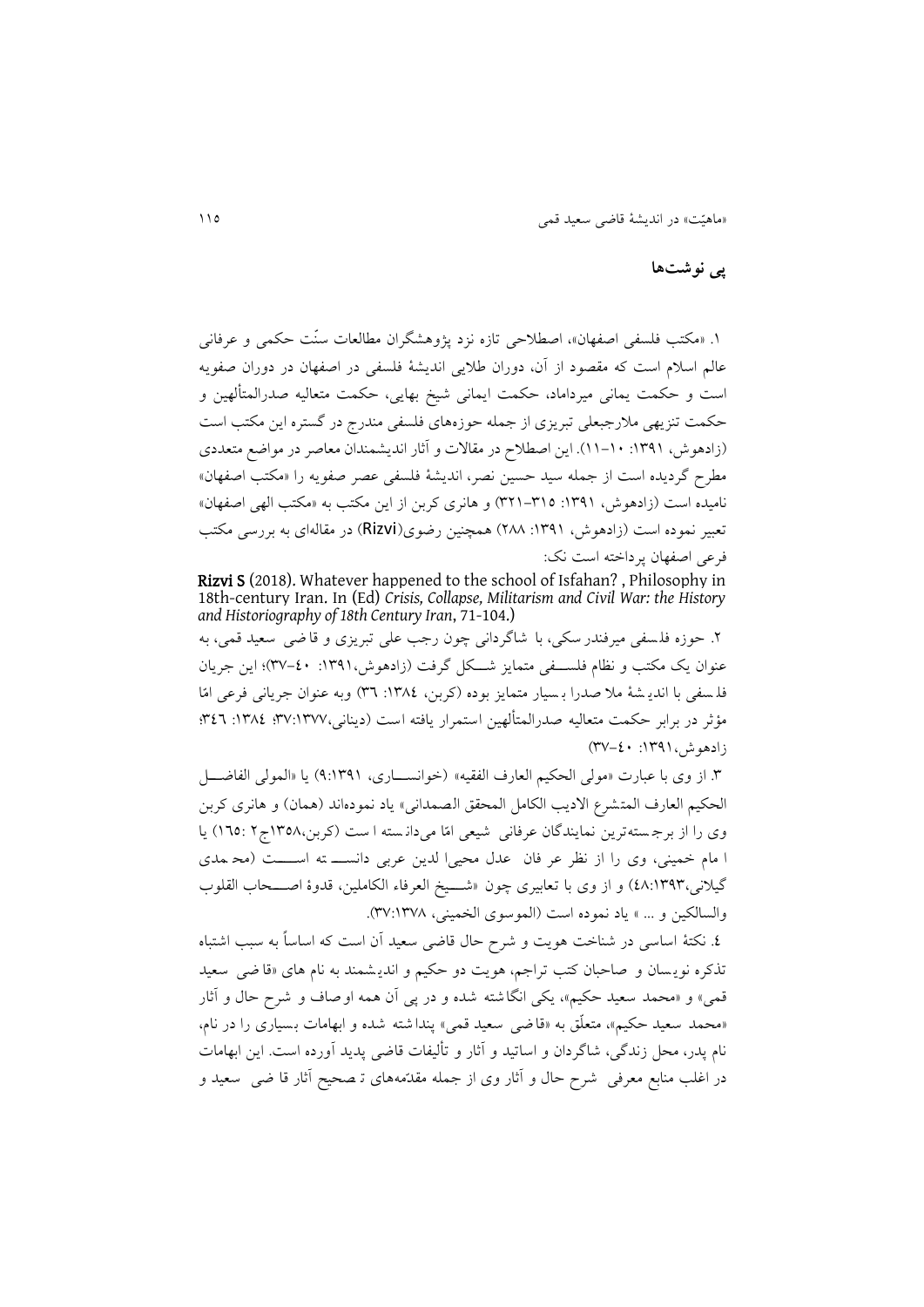کتب و مقالات نگا شته شده درباره وی مشاهده میگردد. بحث مستند و تفصیلی باز شناخت قاضی سعید قمی و آثار وی در قالب مقالهای در دست نگارش است.

0. پیشتر شایسته یادآوری است که مباحث مستقل قاضی سعید دربارهٔ ماهیت، بسیار محدود است. از میان آثار وی، *شرح توحیدالصدوق و شرح الاربعین* به شرح احادیث اختصاص داشته و مباحث فلسفی قاضی در ضمن شروح وی مطرح گردیده و در *الاربعینیات* نیز که تعدادی از رســـائل آن در موضـــوعات فلســـفی نگاشـــته شـــده، تنها در رســـاله پنجم *–النفحات الالهية و* ا*لخواطرالالهامیة- بحثی مست*قل از ماهیت مطرح گردیده است. لذا نیازمند استفاده از مباحث فلسفی وی که مصتصراً در ضمن شرح احاديی بیان گرديده است خواهیم بود.

.9 »الهیات ستلبی از ديدگاه قاضتی ستتعید قمی و امام خمینی« رهلیف فاطمه الستتادات میری، «معنا شنا سی او صاف الهی» پژوهش ر ساله دکتری امیرعباس زمانی، «برر سی الهیات سلبی از ديدگاه قاضتی ستعید قمی و افلوطین« پژوهش پاياننامه کارشتناستی ارشتد فاطمه استتثنايی، «الهیات سلبی نزد فلوطین و قاضی سعید قمی» پژوهش پایاننامه کارشناسی ارشد شیما میرزا کوچکی از جمله آثار قابل ذکر است.

۷. سـيد جلال الدين أشـتيانی در « *منتخباتی از آثار حکمای الهی ايران*» ج ۱ و ۳ (أشـتيانی، ١٣٧٨ج ١: ٢٣٧-٢٣٨؛ ج٣: ٥٧-٦٥) ضمن تصحیح و تنظیم چند رساله از ملارجبعلی تبريزی و قا ضی سعید قمی -همچون رعلیقات علی اثولوجیا- به برر سی و ردّ ،راء وی و قا ضی سعید قمی پرداخته ا ست؛ محـ سن کديور نيز در مقاله «منزلت فلـ سفي قا ضي سعيد قمي» به آراء و تالیفات قا ضی سعید و شیخ رجبعلی تبریزی پرداخته و مبانی ای شان را فاقد ا ستواری لازم و فاقد جايگاه شايان توجه در انديشه های حکمی دانسته است. همچنين سجاد رضوی( Rizvi (Neo)Platonism Revived in the Light of the « عنوان بتا ای مقتالته در ،(Sajjad به « Imams: Qadi Sa'id Qummi and his Reception of the Theologia Aristotelis معرفی قاضتی ستعید و آثار وی پرداخته و دريافت قاضتی از الهیات ارستطويی را-به ويژه بر ا ساس رعلیقه قا ضی بر اثولوجیا - احیای اندي شه نوافالطونی در پررو ائمه شیعه خوانده ا ست؛ این مقاله نیز علاوه بر آنکه مستقیماً به مسألهٔ ماهیت در نزد قاضی نمی پردازد-درعین حال وی را قائل به دکترين «اصالۀ الماهيّۀ» می شنا سد(Rizvi,2007:183 )-، عمدتاً متکی بر «*تعلیقه علی* ا*ثولوجیا*» است که انتساب آن به قاضی سعید، محل سؤال و ابهام است.

.3 جهت بررسی بیشتر ر.ک. مقاله: ماهیت از ديدگاه ابن سینا، مو سويان، سید حسین، مقاالت و بررستی ها، تابستان ۸۱ شتماره ۷۱ ص۲٤۷ تا۲٦٦؛ همچنین ر.ک. مقاله نستبت دو معنای ماهیت"ما به الشیء هو هو" و "ما يقال فی جواب ما هو" در فلسفه ابن سینا ، شهیدی، فاطمه، حکمت سینوی، ش،93 پايیز و زمستان ،49 ص84 را .99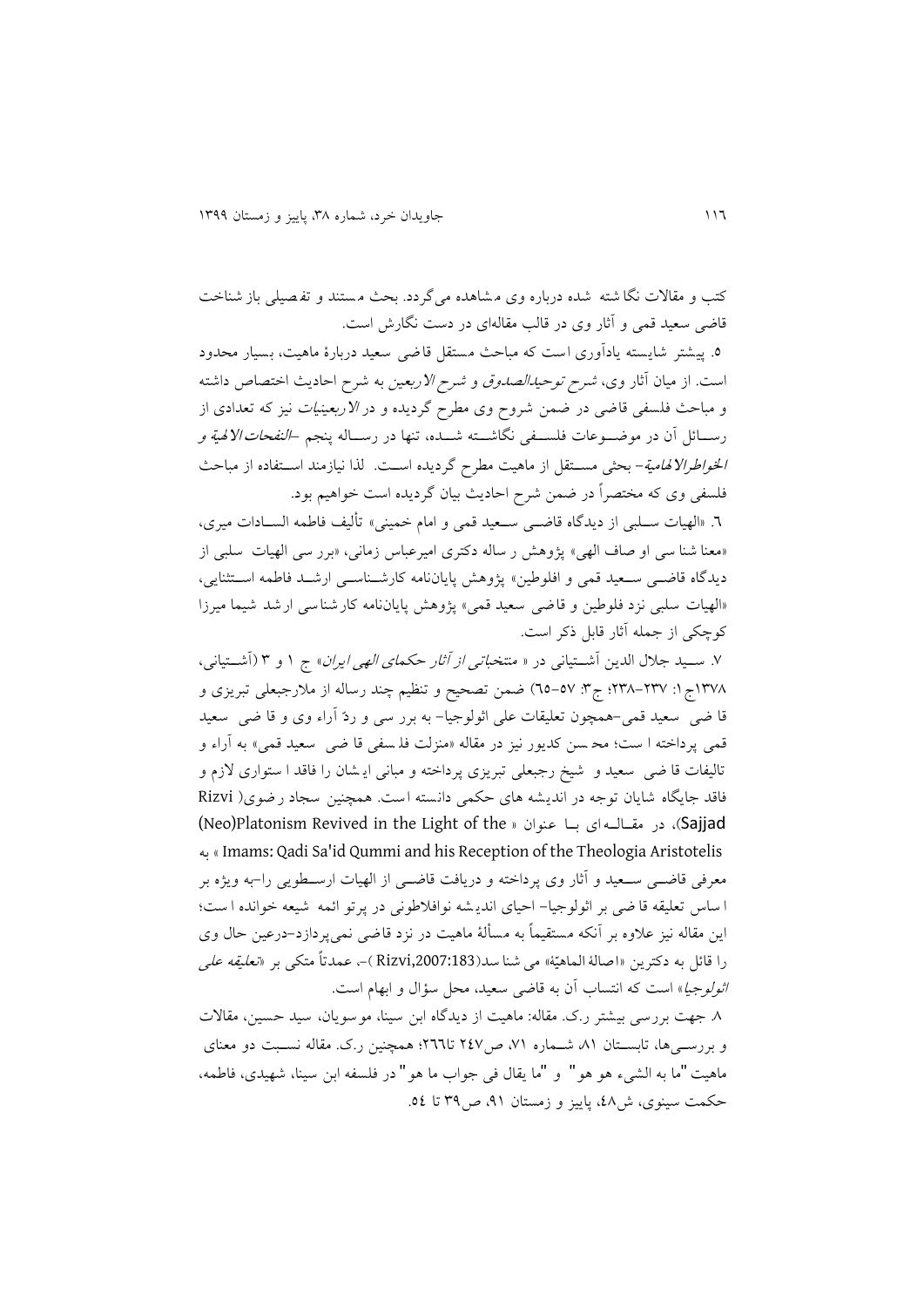.4 جهت بررسی بیشتر ر.ک. مقاله: نسبت دو معنای ماهیت "ما به الشیء هو هو" و "ما يقال فی جواب ما هو" در فلسفه ابن سینا ، شهیدی، فاطمه، حکمت سینوی، ش،93 پايیز و زمستان ۹۱، ص ۳۹ تا ٥٤.

.93 جرجانی نیز دو حیثیت برای ماهیت متذکر شده و می گويد »ماهیت« را عموماً به »ما يقال فی جواب ماهو» تعریف نمودهاند، آن چیزی که از اشــیاء، تعقل میگردد که از حیث ثبوت در خارج، «حقیقت» و از حیث امتیاز أن از دیگر اشـیاء، «هویت» نامیده می شـود (جرجانی، ۱۹۹۰  $(7.0.777)$ 

.99 به عنوان مثال ر.ک. مقاله: رحلیو اعتباريت ماهیت در حکمت متعالیه، ايمانی، علی اکبر، آينه معرفت، ش۹، پاييز و زمستان ۸۵، ص۳۳ تا ۱۰۰.

١٢. تعیین دقیق تقدم و تاخر زمان نگارش میان آثار قا ضی سعید، د شوار به نظر می ر سد زیرا زمان آغاز يا اتمام نگارش أنها بعضـــاً نامعیّن بوده و بعضـــاً دارای همزمانی بوده اند، به عنوان مثال وی در شرح روحید صدوق به شرح االربعین و در شرح االربعین به شرح روحید صدوق ارجاع میدهد.

۱۳. وی به تبیین مطلب ما الشارحۀ و ماالحقیقۀ و تمایز آنها پرداخته است (قاضی سعید، ۱۳۷۷، ج**:**7 3 1٣٣ و ٤٠٩) امّا ماهيت را به «ما يقال في جواب ماهو» مورد تصـــريح و بحث قرار نداده است.

١٤. برای بررستی بیشتتر نک. مقاله: جايگاه نظريه عروض وجود بر ماهيت در الهيات بالمعنی الاخص ابن سـينا، سـيار، محمد مهدي، سـعيدي مهر، محمد، پژوهشـنامه فلسـفه دين، پاييز و زمستان ۹٤، ش۲۲، ص ۱۳۵–۱۵٤.

10. به عنوان مثال ابن سینا میان علل وجود و علل قوام تمایز نهاده است (ابن سینا، الاشارات و التنبیهات، ١٣٧٥، ج٣، ص ١١)

.99 مرر ضی مطهری نیز در ن سبت دو اطالق يا ا صطالح ماهیت نزد پی شینیان مال صدرا، متذکر میگردد که ظاهرا چنین نبوده و در قدیم یک اصطلاح بیشتتر نبوده است(مطهری، 1۳٦٩ج۲  $(1)$ 

.99 هانری کربن میگويد قا ضی سعید، حکمت ا شراق سهر وردی را به دقت مطالعه کرده و تأثیر سهروردی بر او در شرح توحید به روشنی مشاهده میشود(کربن، ۱۳۸٤ : ۳۷) 93 . Rizvi,2007:177

۱۹. وجود خاص ا شیاء آنچنانکه دیگر حکما نیز گفته اند، مصداق عینی شیء ا ست و وجود عام –چنانکه خواهد اًمد–مفهوم عام وجود به معنی اثبات ا ست که قا ضی ً سعید اّن را عارض بر ماهیت و اعتباری می داند )قاضی سعید،9894، 239-233(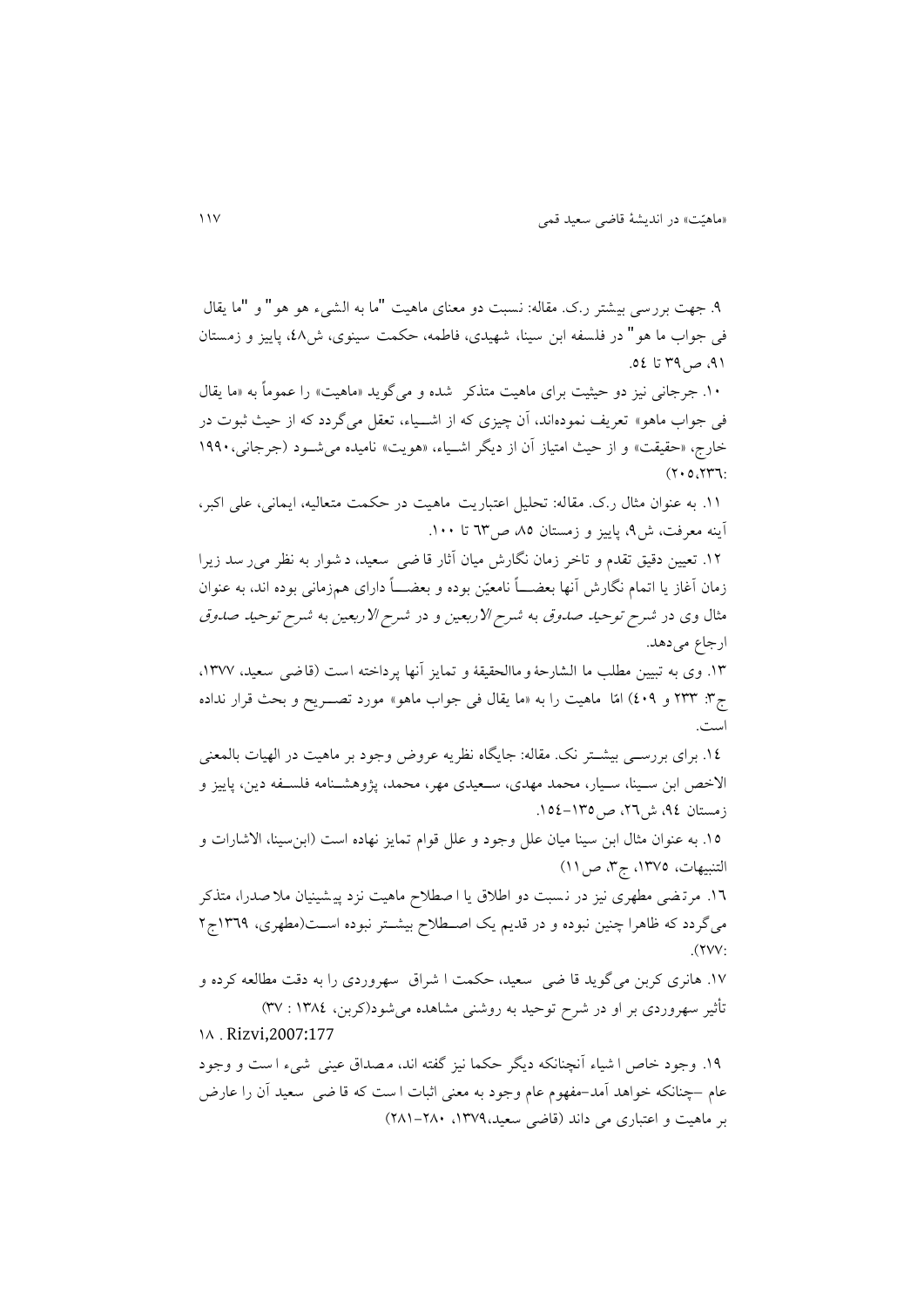.23 جهت برر سی بی شتر ر.ک. مقاله: ن سبت دو معنای ماهیت "ما به ال شیء هو هو "و " ما يقال فی جواب ما هو" در فل سفه ابن سینا ، شهیدی، فاطمه، حکمت سینوی، ش ،93 پايیز و زمستان ،49 ص84 را .99 همچنین مقاله: »ماهیت« از ديدگاه ابن سینا، موسويان، سید حسین، مقالات و بررسی ها، تابستان ۸۱ شماره ۷۱، ص۲٤۷ تا۲٦٦

.29جهت بررسی بیشتر ر.ک. مقاله: نسبت دو معنای ماهیت "ما به الشیء هو هو "و " ما يقال فی جواب ما هو" در فلسفه ابن سینا ، شهیدی، فاطمه، حکمت سینوی، ش ،93 پايیز و زمستان ،49 ص84 را .99 همچنین مقاله: »ماهیت« از ديدگاه ابن سینا، موسويان، سید حسین، مقاالت و بررسی ها، تابستان ۸۱، شماره ۷۱، ص ۲٤۷ تا۲٦٦

٢٢. جهت بررستی معانی جعل و آراء حکما در اين مســأله ر.ک. مقاله : متعلق جعل و ملاک مجعولیت در آرای حکمای مسلمان، شکر، عبدالعلی، میرزایی، صدیقه، معرفت فلسفی، سال هشتم، شماره چهارم، تابستان ۱۳۹۰، ص۱۸۷-۱۸۷.

28 . الي صدر عن الواحد اال الواحد. البته کیفیت ا ستفاده قا ضی از اين قاعده در اين مو ضف، محل تامل ا ست. جهت برر سی بی شتر تقریرات این قاعده ر. ک. مقاله :برر سی گستره براهین قاعده الواحد؛ پارسـايی، جواد؛ موسـوی، سـيد محمد؛ أينه معرفت، زمســتان١٣٩٢، ش ٣٧. ص99-99 همچنین: قاعده الواحد در بوره نقد، رياحی، علی ارشتتتد، قاستتتمی مقدم، خديجه، خردنامه صدرا، پاييز ١٣٨٨، ش٧٥، ص٢٢-٣٢.

٢٤ . بر اساس نگاه مشايی در اعتقاد به ماده و صورت و فاعل و قابل در امور مادی، ، وی در ادامه بحث، مشخَّص در امور مادی را «فاعل به همراه قابل» میداند. (قاضی سعید قمی، ۱۳۸۱:  $(17)-17$ 

**منابع**

- ابن سینا، *الشفاء، المنطق*، تصدیر و مراجعه ابراهیم مذکور، تحقیق الاب قنواتی، منشورات مكتبة آية الله المرعشي النجفي، قم، 9939 ه. ق.
- \_\_\_\_\_\_ ، الشفاء، ا*لالهیات*، تصدير و مراجعه ابراهيم مذكور، تحقيق الاب قنواتي، منشورات مكتبه آية الله المرعشي النجفي، قم، 9939 ه. ق.
- \_\_\_\_ ، *الالهیات من کتاب الـ شفاء*، تحقیق حـسن زاده آملی،چاپ اول، مرکز الاعلام الا سلامی، قم، 9899ه.ش.
- \_\_\_\_\_ ، االشارات و التنبیهات، مف شرح الصواجه نصیرالدين الطوسی و المحاکمات لقطب الدين الر*ازی*، تحقیق کریم فیضی، ۳ج، چاپ اول، مؤسسه مطبوعات دینی،۱۳۸۳ ه . ش
	- \_\_\_\_\_ ، ابنسینا، االشارات و التنبیهات، چاپ اول، البالغه، قم، 9899 ه. ش.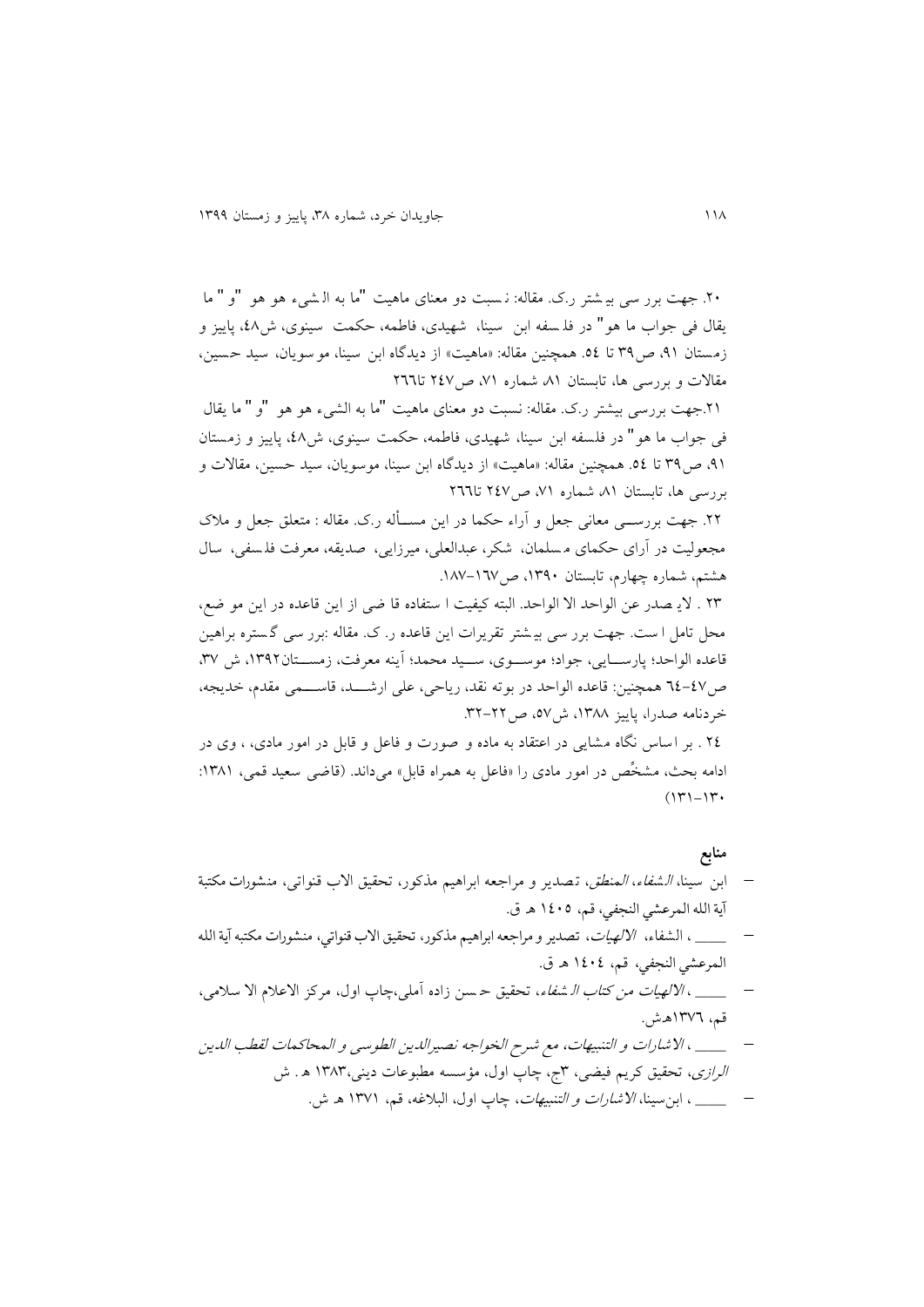\_\_\_\_\_ ، المباحثات، رحقیق و رعلیق محسن بیدارفر، چاپ اول، قم، بیدار، 9899 ه. ش. \_\_\_\_\_ ، حدود، ررجمه فوالدوند، محمد مهدی، انتشارات انجمن فلسفه ايران، 9893 ه . ش. جرجانی، علی بن محمد، التعريفات، مكتبۀ لبنان، بیروت، 9443م. رازی، قطبالدين، شرح اال شارات و التنبیهات ، رحقیق کريم فی ضی، 8ج، چاپ اول، مؤ س سه مطبوعات دينی9838، ه . ش . سهروردی، شهاب الدين يحیی، مجموعه م صنفات شیخ ا شراق ، ج 9و،2 ر صحیح و مقدمه هانری کربن، چاپ سوم، پژوهش اه علوم انسانی و مطالعات فرهن ی، 9833 ه . ش . مالصتتتدرا، احلك مة املت عال یة يف االسفف فالالعية یة االلة عة، چاپ اول، بیروت، دار اح یاء التراث العربی9928، ه.. ق. قاضی سعید قمی، شرح روحید صدوق ، رصحیح نجفقلی حبیبی، چاپ اول، انتشارات وزارت فرهنگ و ارشاد اسالمی، رهران، 9899 ه.. ش. \_\_\_\_\_\_\_\_ ، االربعینیات لکشف القدسیات ، رصحیح نجفقلی حبیبی، میراث مکتوب، رهران، 9839 ه.. ش. \_\_\_\_\_\_\_\_ ، شرح االربعین، رصحیح نجفقلی حبیبی، میراث مکتوب، رهران، 9894 ه.. ش. میرداما د، محمد باقر بن محمد، القبستتتات، به اهتمام مهدی محقق، رهران، دانشتتت اه رهران با همکاری مؤسسه مطالعات اسالمی مکگیو، 9899 ه . ش. میرداماد، محمد باقر بن محمد، رقويم االيمان و شتترحه کشتتف الحقائق ، مقدمه و رحقیق علی اوجبی، رهران، مؤسسه مطالعات اسالمی، 9899 ه . ش. ، شتیانی ، سید جال لالدين، منتصباری از ،ثار حکمای الهی ايران، ج9 و،8 قم، ربلییات ا سالمی، .9893 ژيلستون، ارین، فلستفه استالمی ويهودی به روايت ژيلستون، ررجمه حستن فتحی، چاپ اول، رهران، حکمت، 9839 ه . ش. کربن، هانری، راريخ فلسفه اسالمی، با همکاری سید حسین نصر و عثمان يحیی، ررجمه اسدا... مبشری، چاپ دوم، رهران، امیرکبیر، 9893 ه . ش. کربن، هانری، مجموعه مقاالت ، ردوين محمد امین شتتتا هجويی، چاپ اول، رهران، حقیقت، 9839 ه . ش. ابراهیمی دينانی، غالمحستتین، نیايش فیلستتوف )مجموعه مقاالت(، چاپ اول، دانشتت اه علوم اسالمی رضوی، 9899 ه . ش. \_\_\_\_\_\_\_\_\_ ، ماجرای فکر فلسفی در جهان اسالم، ج،8 چاپ سوم، رهران، طرح نو، 9839 ه .ش. امینی، جبار، مالرجبعلی ربريزی و مکتب فلسفی اصفهان، مولی، رهران، 9843 ه . ش.